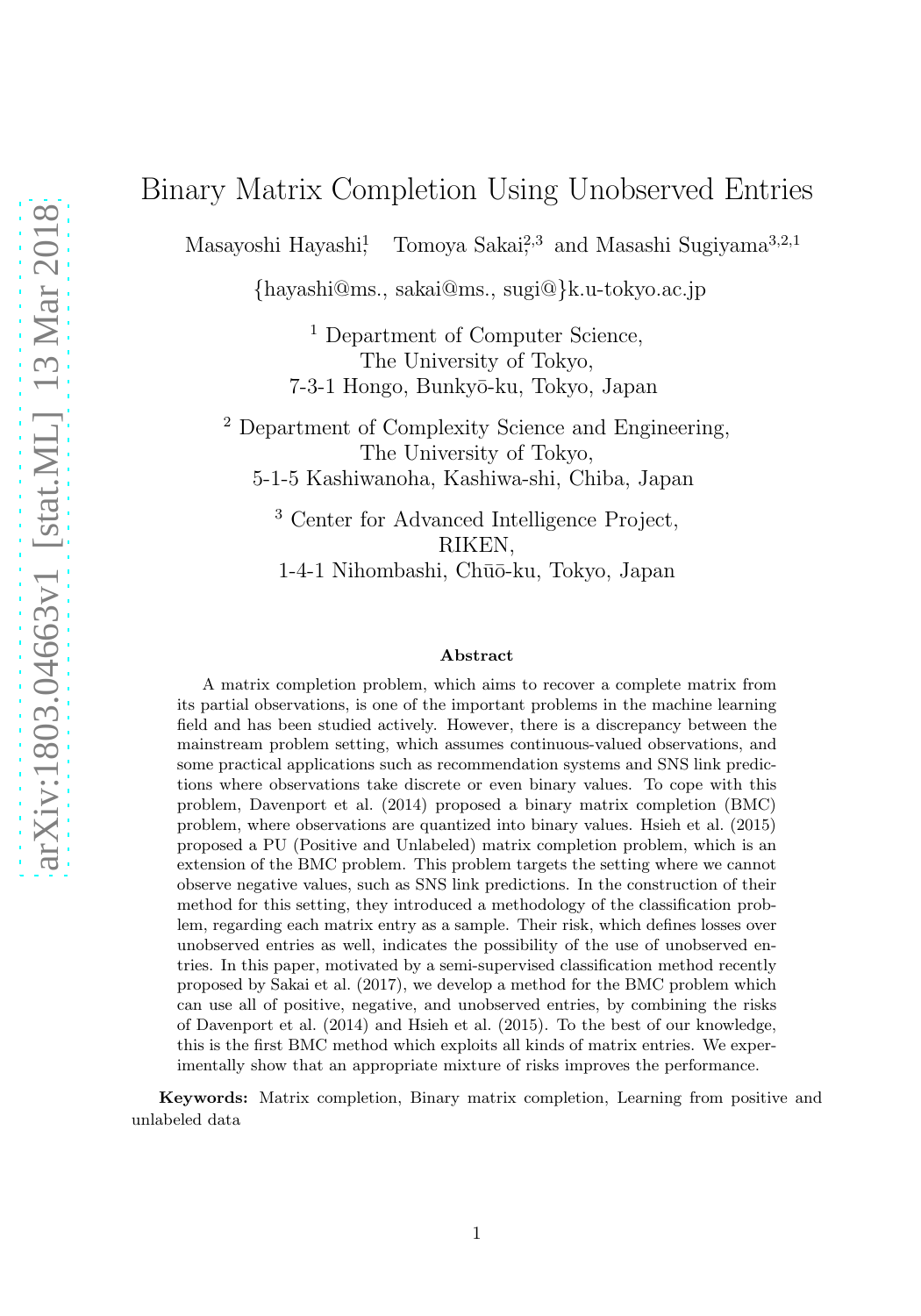## 1 Introduction

A matrix completion problem, which aims to recover a complete matrix from its partial information, is an important problem in machine learning and has been well studied [\(Fazel](#page-28-0), [2002;](#page-28-0) Candès and Recht, 2009; [Davenport and Romberg](#page-27-1), [2016\)](#page-27-1). It has been applied to a wide variety of practical problems such as collaborative filtering [\(Goldberg et al., 1992\)](#page-28-1), system identification [\(Liu and Vandenberghe, 2009\)](#page-29-0), sensor localization [\(Biswas et al., 2006\)](#page-27-2), and rank aggregation [\(Gleich and Lim, 2011\)](#page-28-2). Recently many theoretical analyses on the matrix completion have been conducted [\(Recht](#page-29-1), [2011;](#page-29-1) [Cai and Zhou](#page-27-3), [2016;](#page-27-3) [Ge et al., 2016\)](#page-28-3), and they typically guarantee the accurate recovery of the target matrix under a sufficient number of observed entries.

A mainstream approach to the matrix completion problem assumes continuousvalued observations. However, there is a discrepancy between those problem settings and real-world applications. There are some real-world applications, whose observations take discrete or even binary values. For instance, in a famous collaborative filtering problem of the Netflix Prize [\(net](#page-27-4), [1997,](#page-27-4) [2007\)](#page-27-5), the input ratings take integer values from 1 to 5. Also, in the YouTube rating system, there are only two values ("good" and "bad") for input. These quantized observations can be considered to be generated based on some underlying real-valued matrix, but it is difficult to estimate this matrix without considering how the quantization occurs.

To cope with such problems, [Davenport et al. \(2014](#page-27-6)) proposed a new problem setting called the binary matrix completion (BMC) problem, where observations take binary values. They also demonstrated the superior performance of their method in the experiment with a movie rating dataset. Although their setting can handle problems with binary quantized observations, there are more difficult situations in practice. For example, in some social networking services, we only observe "like" as a response to web articles and articles without responses are not directly considered as "unlike" but can be either "like" or "unlike".

This type of problem is called *learning from positive and unlabeled data* (PU learning) and has been widely studied in the classification field [\(Elkan and Noto, 2008;](#page-28-4) [Niu et al.](#page-29-2), [2016;](#page-29-2) [Kiryo et al., 2017\)](#page-28-5). However, there is a gap between the classification and matrix completion problems, for instance, unlabeled samples do not exist in the context of matrix completion. To address the PU matrix completion problem, where there are no negative observations, [Hsieh et al. \(2015\)](#page-28-6) regarded unobserved entries as unlabeled data. Their PU matrix completion method is based on well-studied PU learning techniques in classification tasks [\(Hsieh et al., 2015\)](#page-28-6).

An advantage of the PU matrix completion method is that it can take unobserved entries into account, unlike other existing matrix completion methods which use only observed entries. This suggests that we can utilize unobserved entries for estimating matrices, also in the BMC problem, where both positive and negative entries are observable. One way to achieve that would be to extend the PU matrix completion method so that it can also handle negative observations.

In this paper, we propose a novel BMC method by incorporating unobserved entries in addition to positive and negative observations. More specifically, we combine the PU matrix completion method [\(Hsieh et al., 2015\)](#page-28-6) and its counterpart, the NU (negative and unlabeled) matrix completion method, with a BMC method. Our approach is motivated by a semi-supervised learning method based on the PU learning for classification tasks [\(Sakai et al., 2017](#page-29-3)). Their idea is to combine a supervised learning method with a PU learning method so that it can utilize unlabeled data for learning classifiers.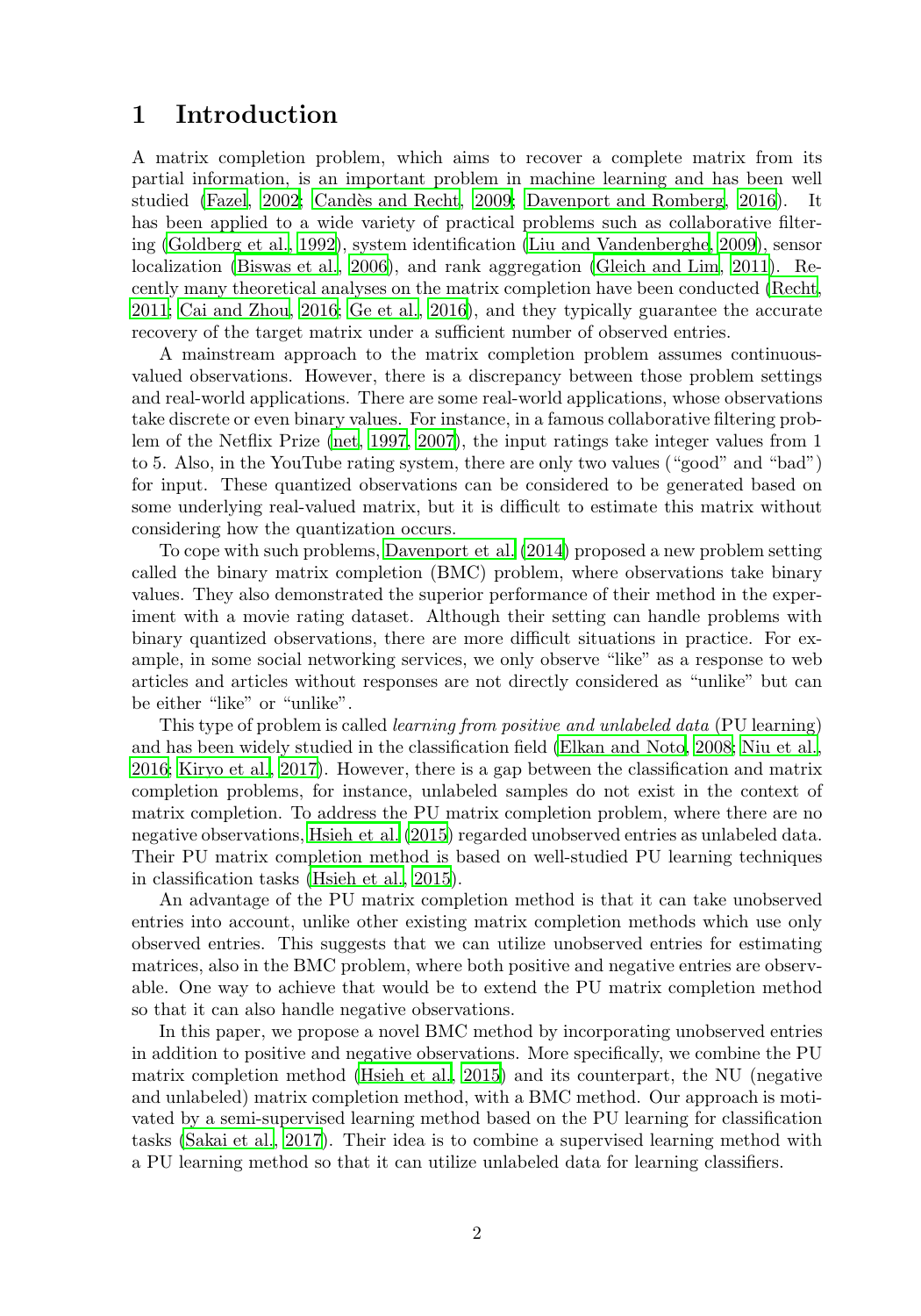In the work of [Sakai et al. \(2017\)](#page-29-3), the authors considered combinations of supervised learning, PU learning, and NU learning, and concluded that combinations of supervised learning with either PU or NU learning is a promising approach from the viewpoint of both theory and empirical results. To extend the PU matrix completion method to handle negative entries, we also need to investigate promising combinations for the BMC problem setting. Since the matrix completion problem is substantially different from the classification problem considered in [Sakai et al. \(2017\)](#page-29-3), we discuss an appropriate approach in the context of matrix completion.

The rest of this paper is structured as follows. In Section [2,](#page-2-0) we first introduce notations and then formulate the binary matrix completion problem. In Section [3](#page-6-0) and Section [4,](#page-13-0) we review existing matrix completion and PU classification methods. In Section [5,](#page-17-0) we propose a binary matrix completion method based on a BMC method and a PU matrix completion method. In Section [6,](#page-22-0) we experimentally analyze our approach and demonstrate the effectiveness of the proposed method on benchmark datasets. Finally, in Section [7,](#page-25-0) we conclude the paper and discuss our future work.

## <span id="page-2-0"></span>2 Preliminaries

In this section, we introduce notations we use in this paper and then give a problem setting of the binary matrix completion problem.

### 2.1 Notations

For any positive integer n, denote  $\{1, 2, 3, ..., n\}$  by [n]. For any pair of real numbers a and b, define  $a \vee b := \max(a, b)$  and  $a \wedge b := \min(a, b)$ . We use  $\mathbb{S}^d$  and  $\mathbb{S}^{d_1 \times d_2}$  to denote a space of all d-dimensional vectors and all  $d_1 \times d_2$ -matrices, which consist of elements of a set S, respectively. For example,  ${0, 1}^d$  denotes the space of all zero-one vectors of length d. We write the *i*-th element of a vector v as  $v_i$  and the  $(i, j)$ -entry of a matrix X as  $X_{ij}$ .

For a vector  $v \in \mathbb{R}^d$  and  $0 < p < \infty$ , let  $||v||_p = (\sum_{i=1}^d |v_i|^p)^{\frac{1}{p}}$  be the  $l_p$ norm, and  $||v||_{\infty} = \max_i |v_i|$  be the  $l_{\infty}$ -norm. For a matrix  $M \in \mathbb{R}^{d_1 \times d_2}$ , let  $||M||_F = \sqrt{\sum_{(i,j)\in[d_1]\times[d_2]} M_{ij}^2}$  and  $||M||_{\infty} = \max_{(i,j)\in[d_1]\times[d_2]} M_{ij}$  be the Frobenius norm and the entry-wise infinity norm, respectively. With two norms  $l_p$  and  $l_q$  on  $\mathbb{R}^{d_2}$ and  $\mathbb{R}^{d_1}$  respectively, define an operator norm of M as  $||M||_{p,q} = \sup_{||x||_p=1} ||Mx||_q$ .

For the sake of simplicity, for a set of matrix indices  $\Omega \subseteq [d_1] \times [d_2]$ , we write  $\sum_{(i,j) \in \Omega}$ as  $\sum_{\Omega}$ , as long as the meaning is clear from the context. Throughout this paper, we consider matrices of size  $d_1 \times d_2$ .

### 2.2 Quantization process and observation process

A matrix completion is the problem of recovering an underlying target matrix  $M \in$  $\mathbb{R}^{d_1 \times d_2}$  given its partial information. Here, we define how this input is generated from  $M$  in the binary matrix completion (BMC) problem. Basically, we follow the definition of [Davenport et al. \(2014\)](#page-27-6).

In the BMC problem, a set of observed indices  $\Omega = \{(i_t, j_t)\}_{t=1}^n \subset [d_1] \times [d_2]$  and corresponding entries of a matrix  $Y \in {\{\pm 1\}}^{d_1 \times d_2}$  called the quantization matrix are given as an input. We call a matrix  $A \in \{-1, 0, +1\}^{d_1 \times d_2}$  defined as follows the observation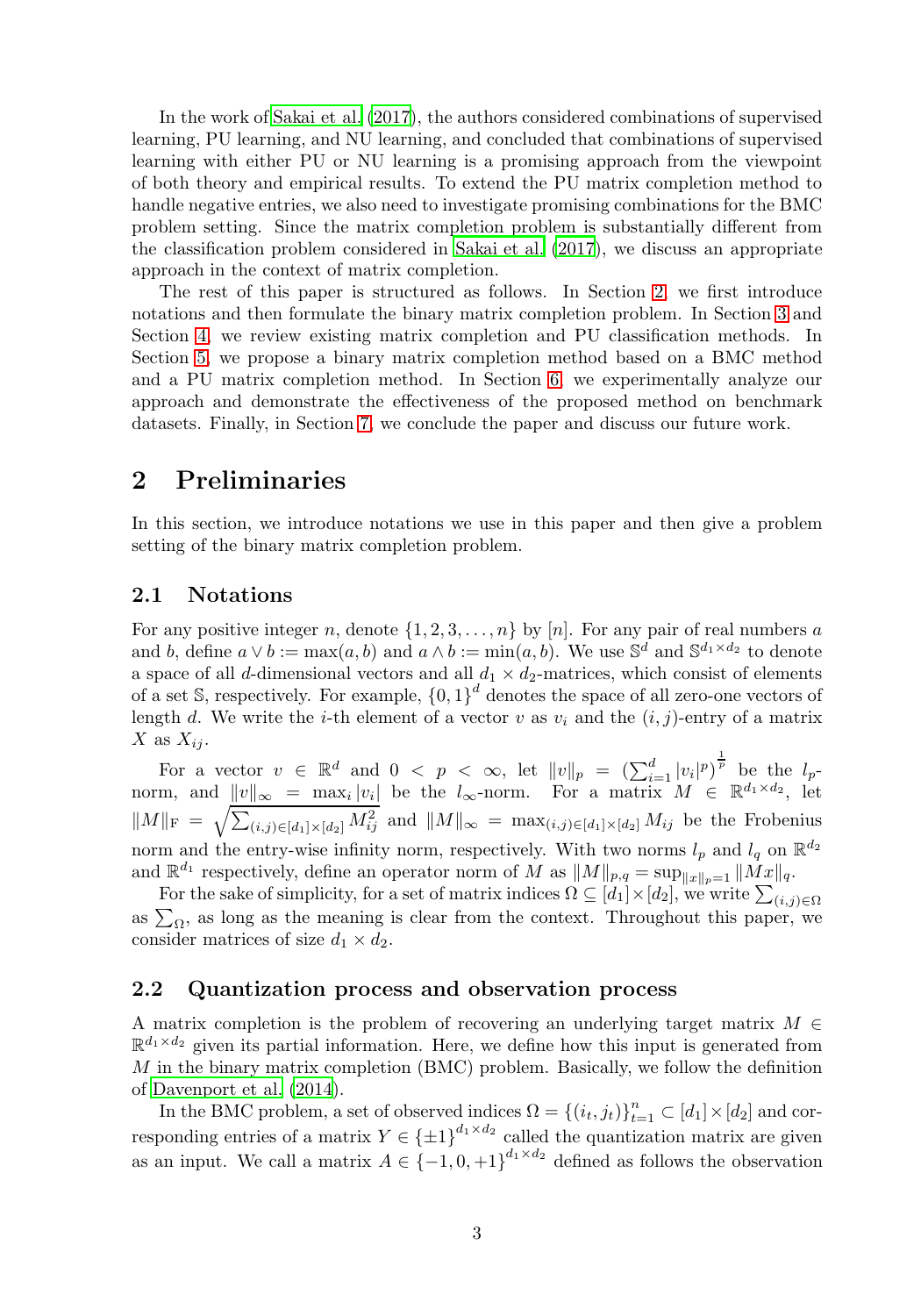matrix.

$$
A_{ij} = \begin{cases} Y_{ij} & \text{if } (i,j) \in \Omega, \\ 0 & \text{otherwise.} \end{cases}
$$

The generation process of the input consists of two steps, how the values of M are quantized (i.e., how Y is generated) and which entries are observed (i.e., how  $\Omega$  is chosen). We assume that these two steps are independent and we can consider them separately. That is, the generation processes of Y and  $\Omega$  do not depend on each other. Below, we explain these two steps in more detail.

#### 2.2.1 Quantization process

We first consider the former step. In a standard matrix completion setting with exact observations, we get a true value of the underlying matrix, i.e.,  $Y = M$ . When noisy observations are considered, we are given noisy values instead of exact ones, that is,  $Y = M + Z$  where  $Z \in \mathbb{R}^{d_1 \times d_2}$  is a matrix containing noise. We assume these noisy elements  ${Z_{ij}}_{(i,j)\in[d_1]\times[d_2]}$  are independent and identically distributed (i.i.d.) according to a fixed distribution.

On the other hand, in the binary matrix completion setting, observed values are quantized into a binary value  $\pm 1$ . First consider the following thresholding model.

<span id="page-3-1"></span>
$$
Y_{ij} = \begin{cases} +1 & \text{if } M_{ij} + Z_{ij} \ge 0, \\ -1 & \text{if } M_{ij} + Z_{ij} < 0. \end{cases}
$$
 (1)

Here for each entry  $(i, j)$ , a noisy value  $M_{ij} + Z_{ij}$  is generated in the same way as the noisy setting, then it is quantized into  $\pm 1$  according to the threshold value 0. Since there are no assumptions on the noise matrix Z we can use any value as the threshold without loss of generality, and we simply use zero.

Interestingly, the noise term  $Z$  plays an important role in the well-posedness of the binary matrix completion problem [\(Davenport et al.](#page-27-6), [2014\)](#page-27-6). That is to say, if we set  $Z$ to be constant, the problem becomes ill-posed. To see this, consider the case where the target matrix M can be decomposed as  $M = uv^{\top}$  with some vectors  $u \in \mathbb{R}^{d_1}$ ,  $v \in \mathbb{R}^{d_2}$ , and  $Z = 0$ . Then we can easily see that replacing an element of u or v with a value of the same sign yields the same quantization matrix. This means even if we observe all entries of  $Y$ , we cannot distinguish  $M$ . This ill-posedness does not change if we have further information of  $M$ , such as the norm. However, when the stochastic noise  $Z$  is introduced, the problem becomes well-posed, and we can recover M in some degree of accuracy similarly to the standard setting [\(Davenport et al., 2014\)](#page-27-6).

Next, to make this model more tractable, we transform it and remove Z. Letting the cumulative density function (CDF) of the distribution of the negative noise  $-Z$  as f, the above model can be rewritten as follows.

<span id="page-3-0"></span>
$$
Y_{ij} = \begin{cases} +1 & \text{with probability } f(M_{ij}), \\ -1 & \text{with probability } 1 - f(M_{ij}). \end{cases}
$$
 (2)

We call this  $f$  a quantization probability function (QPF). As long as the QPF satisfies properties of the CDF of some distribution, this model is equivalent to the previous one with that distribution. For the purpose of theoretical analysis, we make some more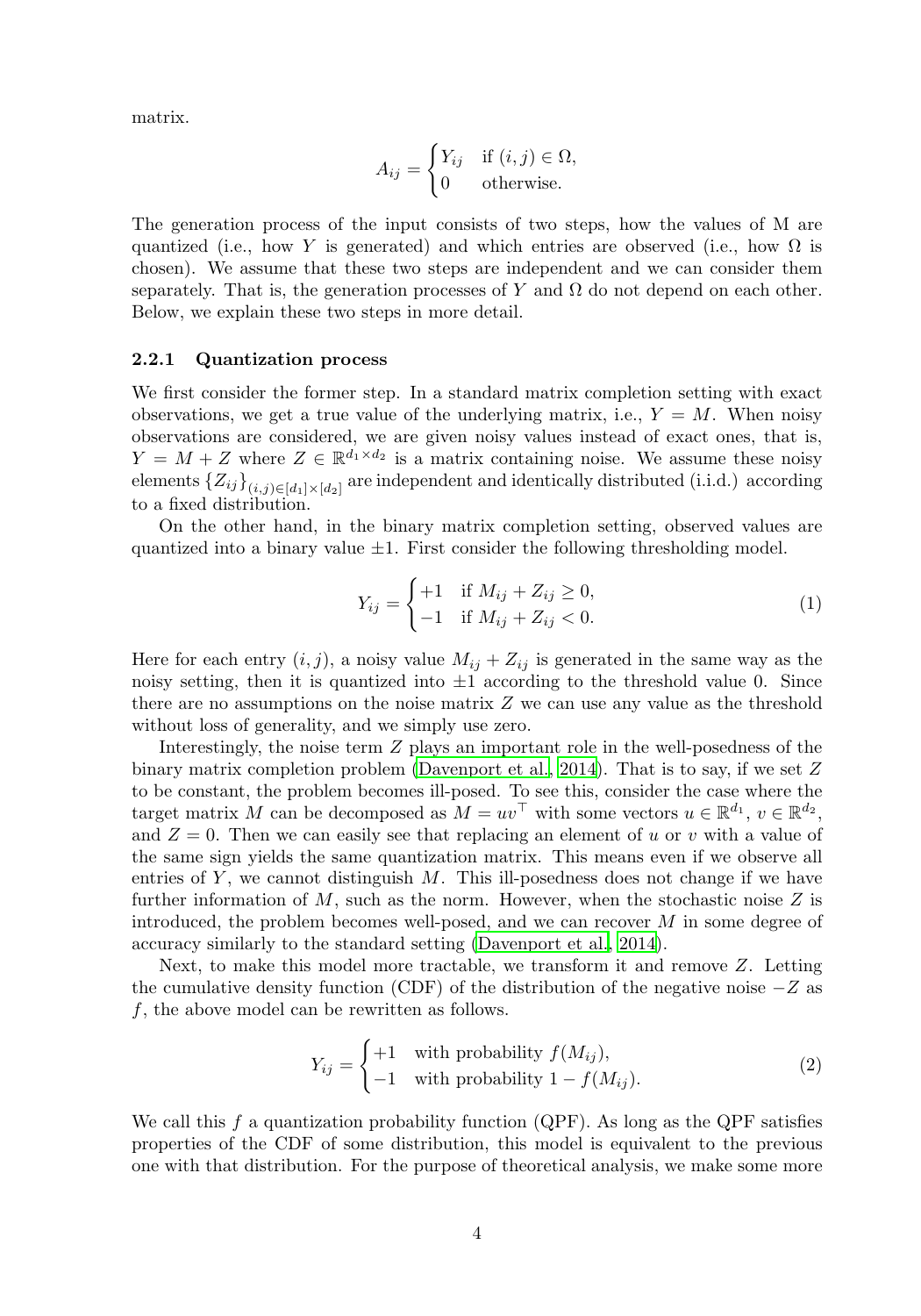assumptions on the QPF. For  $\alpha > 0$ , we define two quantities  $L_{\alpha}$  and  $\beta_{\alpha}$  as follows.

<span id="page-4-1"></span>
$$
L_{\alpha} := \sup_{|x| \le \alpha} \frac{|f'(x)|}{f(x)(1 - f(x))}, \quad \beta_{\alpha} := \sup_{|x| \le \alpha} \frac{f(x)(1 - f(x))}{(f'(x))^2}.
$$
 (3)

We assume that these terms are well-defined with  $f$ , more precisely,  $f$  is differentiable and takes a value in range  $(0,1)$  for  $x \in [-\alpha,\alpha]$ , and  $f'$  is non-zero in  $[-\alpha,\alpha]$ .

We list some possible choices for the QPF, proposed in [Davenport et al. \(2014\)](#page-27-6).

• Probit regression / Gaussian noise

The probit regression model is represented by the model [\(2\)](#page-3-0) with  $f(x) = \Phi(\frac{x}{\sigma})$ , where  $\Phi$  is the CDF of Gaussian distribution  $N(0, 1)$ ,  $N(a, b^2)$  denotes the Gaussian distribution with mean a and variance  $b^2$ , and  $\sigma$  is a parameter for the stan-dard deviation. This is equivalent to the model [\(1\)](#page-3-1), where  $Z_{ij}$  are i.i.d. according to  $N(0, \sigma^2)$ . We have

$$
L_{\alpha} \le \frac{4}{\sigma}(\frac{\alpha}{\sigma} + 1)
$$
, and  $\beta_{\alpha} \le \pi \sigma^2 \exp(\frac{\alpha^2}{2\sigma^2})$ .

• Logistic regression / Logistic noise

The logistic regression model is represented by the model [\(2\)](#page-3-0) with  $f(x) =$  $\frac{1}{1+\exp(-x)}$ , or equivalently the model [\(1\)](#page-3-1) where  $Z_{ij}$  are i.i.d. according to the standard logistic distribution. We have

$$
L_{\alpha} = 1
$$
, and  $\beta_{\alpha} = \frac{(1 + e^{\alpha})^2}{e^{\alpha}}$ .

#### <span id="page-4-0"></span>2.2.2 Observation process

Next we consider how the set of observed indices  $\Omega$  is chosen. We define three models used in existing methods (Candès and Recht, [2009](#page-27-0); [Cai and](#page-27-7) Zhou, [2013](#page-27-7); [Davenport et al.](#page-27-6), [2014\)](#page-27-6). Let  $\Pi = {\pi_{ij}}_{(i,j) \in [d_1] \times [d_2]}$  be a distribution over  $[d_1] \times [d_2]$ , which satisfies  $\pi_{ij} \in [0,1]$  and  $\sum_{[d_1] \times [d_2]} \pi_{ij} = 1$ . We consider the case where the number of observed indices is n.

One is a multi-Bernoulli model, which is used in [Davenport et al. \(2014\)](#page-27-6). In this model, each entry  $(i, j)$  is observed independently according to the distribution  $\Pi$ rescaled so that  $E[|\Omega|] = n$ , that is,  $P((i,j) \in \Omega) = n\pi_{ij}$  for all  $(i,j) \in [d_1] \times [d_2]$ , where  $P(\cdot)$  denotes the probability of an event. Note that the expected size of  $\Omega$  is n, and in practice, we cannot know the actual  $n$  used in the process.

The second is a multinomial model, which is used in [Cai and Zhou \(2013](#page-27-7)). In this model, we repeatedly sample an index according to  $\Pi$  with replacement n times. Formally,  $\Omega = \{(i_t, j_t)\}_{t=1}^n \in ([d_1] \times [d_2])^n$  and  $P((i_t, j_t) = (k, l)) = \pi_{kl}$  for all  $t \in [n]$  and  $(k, l) \in [d_1] \times [d_2]$ . This model is analogous to the sampling model of the classification problem. However, there exists a clear drawback that we sample some entries multiple times with high probability.

The last one is an *all-at-once* model, which is used in Candès and Recht (2009). Given Π, the joint probability for the set of indices can be calculated. This model directly samples  $\Omega$  of size *n* according to these probabilities.

The most popular choice for the sampling distribution Π is the uniform observation assumption, where all of  $\pi_{ij}$  have the same value  $\frac{1}{d_1 d_2}$ . We denote this distribution by Πuni. This simple assumption has an advantage in theoretical analysis and has been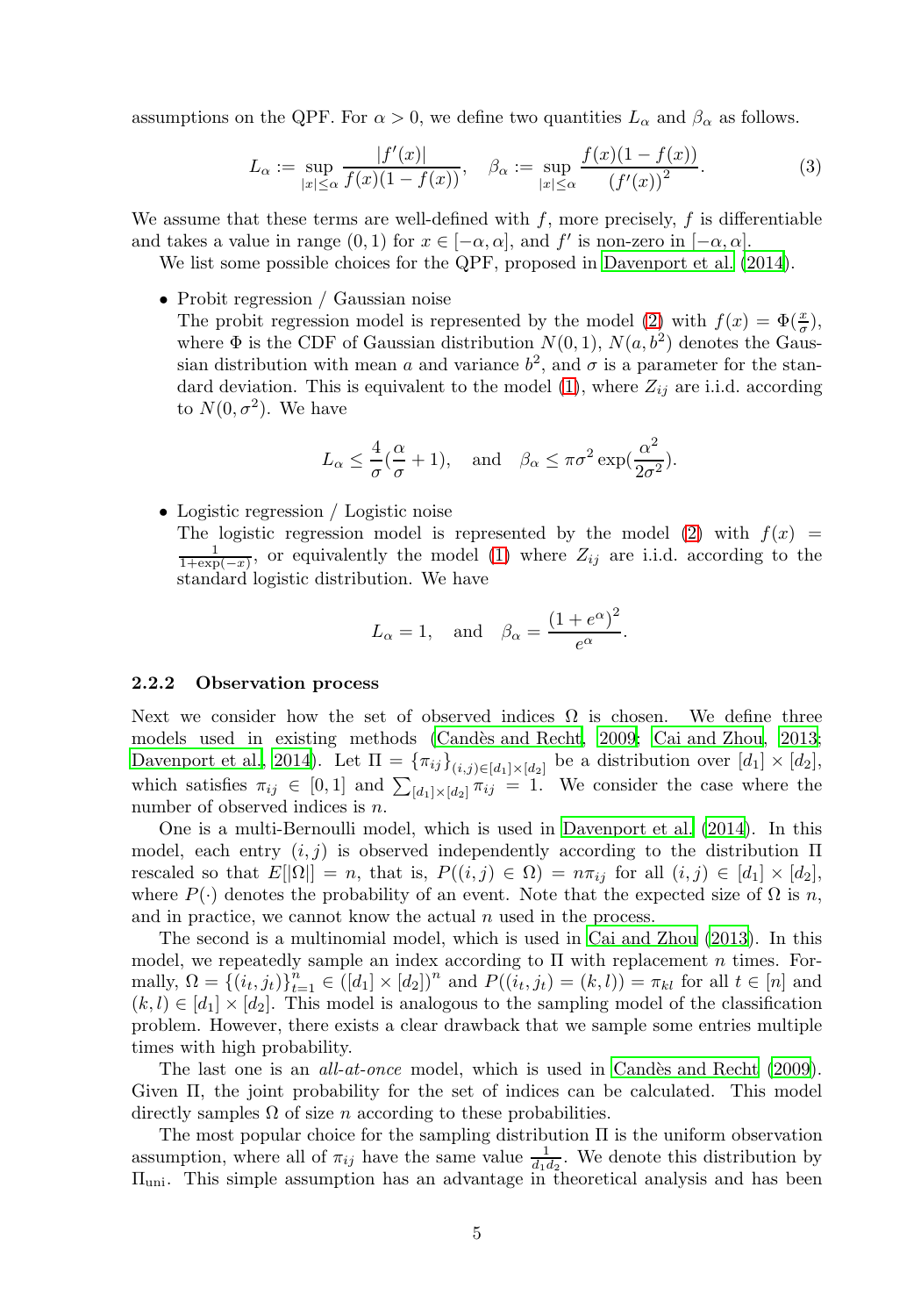used in previous research such as [Ge et al. \(2016\)](#page-28-3). However, from the viewpoint of real-world application, the uniform observation assumption seems too idealistic and not to hold [\(Cai and Zhou, 2016\)](#page-27-3), so we leave Π general in this paper.

### <span id="page-5-1"></span>2.3 Underlying matrix and constraints

To recover the underlying matrix, we make some assumptions on  $M$ , since, without any assumptions, unobserved entries can take arbitrary values. Here, we discuss what kind of assumptions we will use.

A basic assumption used in the matrix completion problem is the low-rankness of M, that is, for small  $r \ll \min(d_1, d_2)$ , M satisfies rank $(M) \leq r$ . This is equivalent to that M can be factorized as  $UV^{\top} = M$ , where  $U \in \mathbb{R}^{d_1 \times r}$  and  $V \in \mathbb{R}^{d_2 \times r}$ . From the viewpoint of singular values, the assumption  $rank(M) = r$  means that the first r singular values of M are non-zero and others are exactly zero. However, in many real-world applications, the singular values of M gradually decreases to zero [\(Davenport et al., 2014\)](#page-27-6). Thus separating them into zeros and non-zeros exactly can be problematic. Another problem of the rank constraint is that the optimization problem becomes non-convex and NP-hard in general [\(Fazel, 2002\)](#page-28-0). So in this paper, we use relaxation of the low-rank constraint.

A popular option is the nuclear norm (a.k.a. the trace norm)  $\|\cdot\|_*$ , which is the sum of singular values. In contrast to the rank, which counts the number of non-zero singular values, the nuclear norm takes the sum of singular values. As discussed in [Fazel](#page-28-0) [\(2002\)](#page-28-0), as a function of a matrix, the nuclear norm is a convex envelope of the rank, and thus replacing the rank constraint in the optimization problem with the nuclear norm makes the problem convex. This is a big advantage of using this constraint.

Another option is the max norm, which is defined as follows.

$$
\|M\|_{\max} = \inf_{U,V:M=UV^\top} \{\|U\|_{2,\infty} \|V\|_{2,\infty}\}.
$$

The max norm is also a convex surrogate of the rank [\(Foygel and Srebro, 2011](#page-28-7)), and comparable to the trace norm, which can be written as

$$
||M||_* = \inf_{U,V:M=UV^{\top}} \{ ||U||_{\mathcal{F}} ||V||_{\mathcal{F}} \} = \frac{1}{2} \inf_{U,V:M=UV^{\top}} \{ ||U||_{\mathcal{F}}^2 + ||V||_{\mathcal{F}}^2 \}.
$$

From above and an inequation  $||M||_F \leq \sqrt{\max(d_1, d_2)} ||M||_{2,\infty}$ , we have

<span id="page-5-2"></span><span id="page-5-0"></span>
$$
||M||_* \leq \sqrt{d_1 d_2} ||M||_{\text{max}}.
$$

For more discussions on the comparison of the trace and max norms, see [Cai and Zhou](#page-27-7) [\(2013\)](#page-27-7) and [Srebro and Shraibman \(2005\)](#page-29-4).

In addition to them, we also constrain the infinity norm. When we use a QPF listed above, entries with a large absolute value will be quantized almost deterministic. Thus this assumption is important to keep the randomness of the quantization process. Overall, we focus on matrices in the following spaces.

$$
K_*(\alpha, r) := \left\{ M \in \mathbb{R}^{d_1 \times d_2} \mid \|M\|_{\infty} \le \alpha, \|M\|_{*} \le \alpha \sqrt{rd_1 d_2} \right\},\tag{4}
$$

$$
K_{\max}(\alpha, C) := \left\{ M \in \mathbb{R}^{d_1 \times d_2} \mid \|M\|_{\infty} \le \alpha, \|M\|_{\max} \le C \right\}.
$$
 (5)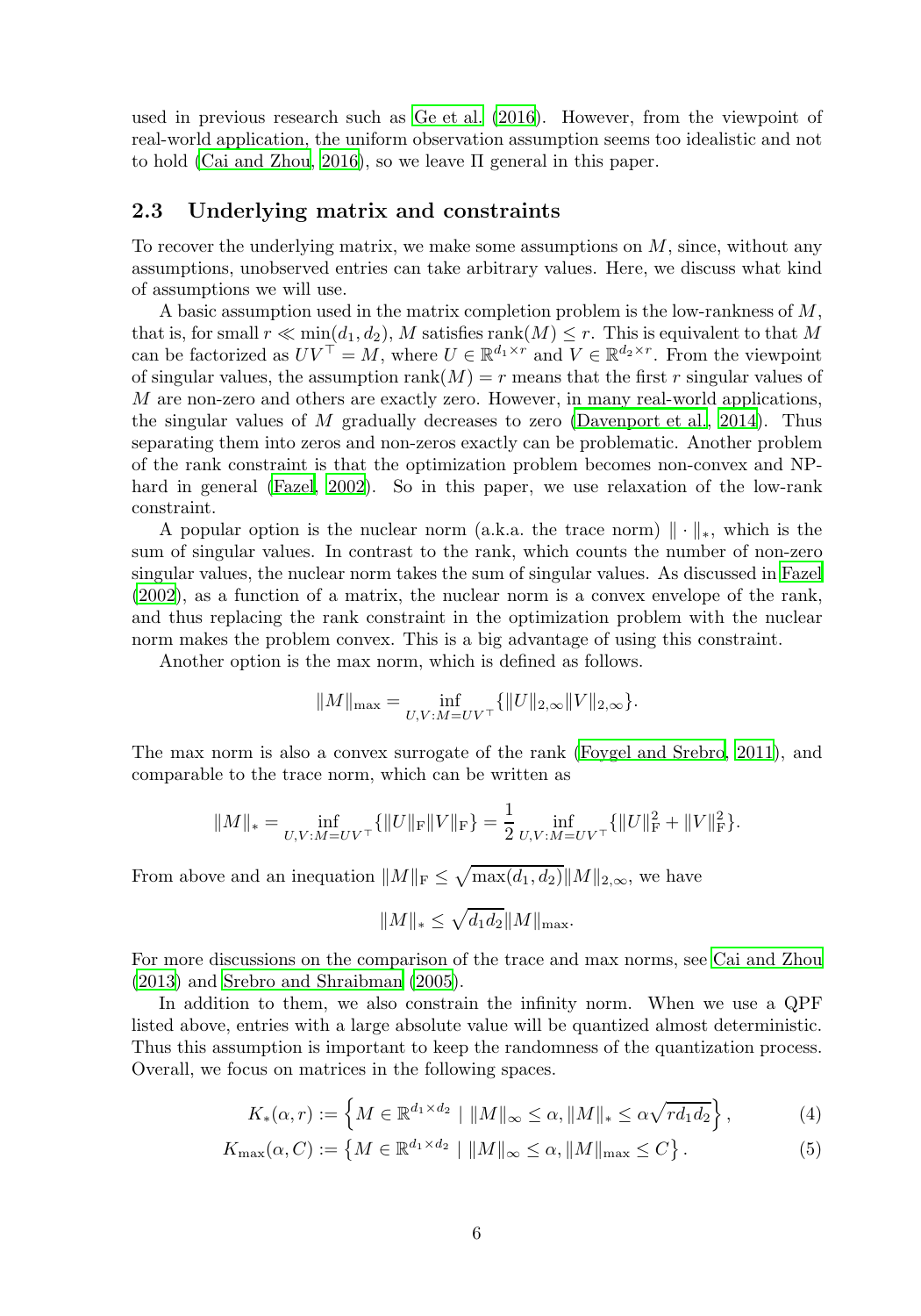Here  $\alpha$ , r, C are free parameters to be determined. For a matrix M of rank r, we have

$$
||M||_{\mathrm{F}} \leq ||M||_* \leq \sqrt{r}||M||_{\mathrm{F}} \leq \sqrt{rd_1d_2}||M||_{\infty},
$$
  
and 
$$
||M||_{\infty} \leq ||M||_{\max} \leq \sqrt{r}||M||_{1,\infty} \leq \sqrt{r}||M||_{\infty}.
$$

From these inequations, we can consider  $K_*$  and  $K_{\text{max}}$  as relaxed versions of the rank constraint and the infinity norm constraint. As discussed, if a matrix M satisfies rank $(M) \leq r$  and  $||M||_{\infty} \leq \alpha$ , then

$$
M \in K_{\max}(\alpha, \alpha \sqrt{r}) \subset K_*(\alpha, r).
$$

## <span id="page-6-0"></span>3 Existing methods

In this section, we review existing studies on the matrix completion problem. Although studies on this problem have a long history and there are various kinds of problem settings and approaches, we mainly focus on studies which are directly related to our method and ones which give a theoretical recovery guarantee.

### 3.1 Matrix completion

First, we review the standard matrix completion problem, where quantization does not happen. Let  $M \in \mathbb{R}^{d_1 \times d_2}$  be a target matrix,  $A \in \mathbb{R}^{d_1 \times d_2}$  be an input matrix which contains observed values, and  $\Omega \subset [d_1] \times [d_2]$  be a set of observed indices. The common problem setting assumes rank $(M) \leq r$  for some constant  $r > 0$  [\(Jain and Netrapalli](#page-28-8), [2015\)](#page-28-8), and then the optimization problem to solve becomes

<span id="page-6-1"></span>
$$
\min_{X \in \mathbb{R}^{d_1 \times d_2}} \|P_{\Omega}(X - A)\|_{\mathcal{F}}^2
$$
\n
$$
\text{s.t.} \quad \text{rank}(X) \le r,\tag{6}
$$

where  $P_{\Omega}$  is a projection which sets each entries not in the set  $\Omega$  to 0. Here  $||P_{\Omega}(\cdot)||_F^2$ measures the discrepancy between the estimation and the observation. The following alternative form is used in [Jiang et al. \(2017\)](#page-28-9).

$$
\min_{X \in \mathbb{R}^{d_1 \times d_2}} \operatorname{rank}(X)
$$
\n
$$
\text{s.t.} \quad ||P_{\Omega}(X - A)||_{\mathcal{F}}^2 \le t,
$$

where  $t \geq 0$  is a constant. As discussed in [Fazel \(2002\)](#page-28-0), these two problems are closely related and the solutions become equivalent by properly adjusting  $r$  and  $t$ .

Because of the discreteness of the rank operator, these optimization problems are NP-hard in general [\(Fazel, 2002\)](#page-28-0), and thus it is difficult to solve directly. There are two major approaches to solve them efficiently. One is based on the technique called matrix factorization or alternating minimization [\(Koren et al., 2009;](#page-28-10) [Jain et al.](#page-28-11), [2013\)](#page-28-11). This method decomposes the estimation matrix as  $X = UV^{\top}$  using matrices  $U \in \mathbb{R}^{d_1 \times k}$  and  $V \in \mathbb{R}^{d_2 \times k}$  for  $k \leq d_1 \wedge d_2$ , and iteratively optimizes U and V.

Another approach uses the relaxation of the rank constraint. As the trace norm and the max norm are semi-definite representable [\(Fazel, 2002;](#page-28-0) [Srebro et al., 2005\)](#page-29-5), replacing the rank constraint with them enables us to solve the problem using well-studied semidefinite programming. We introduce some theoretical guarantees of recovery proved in former studies.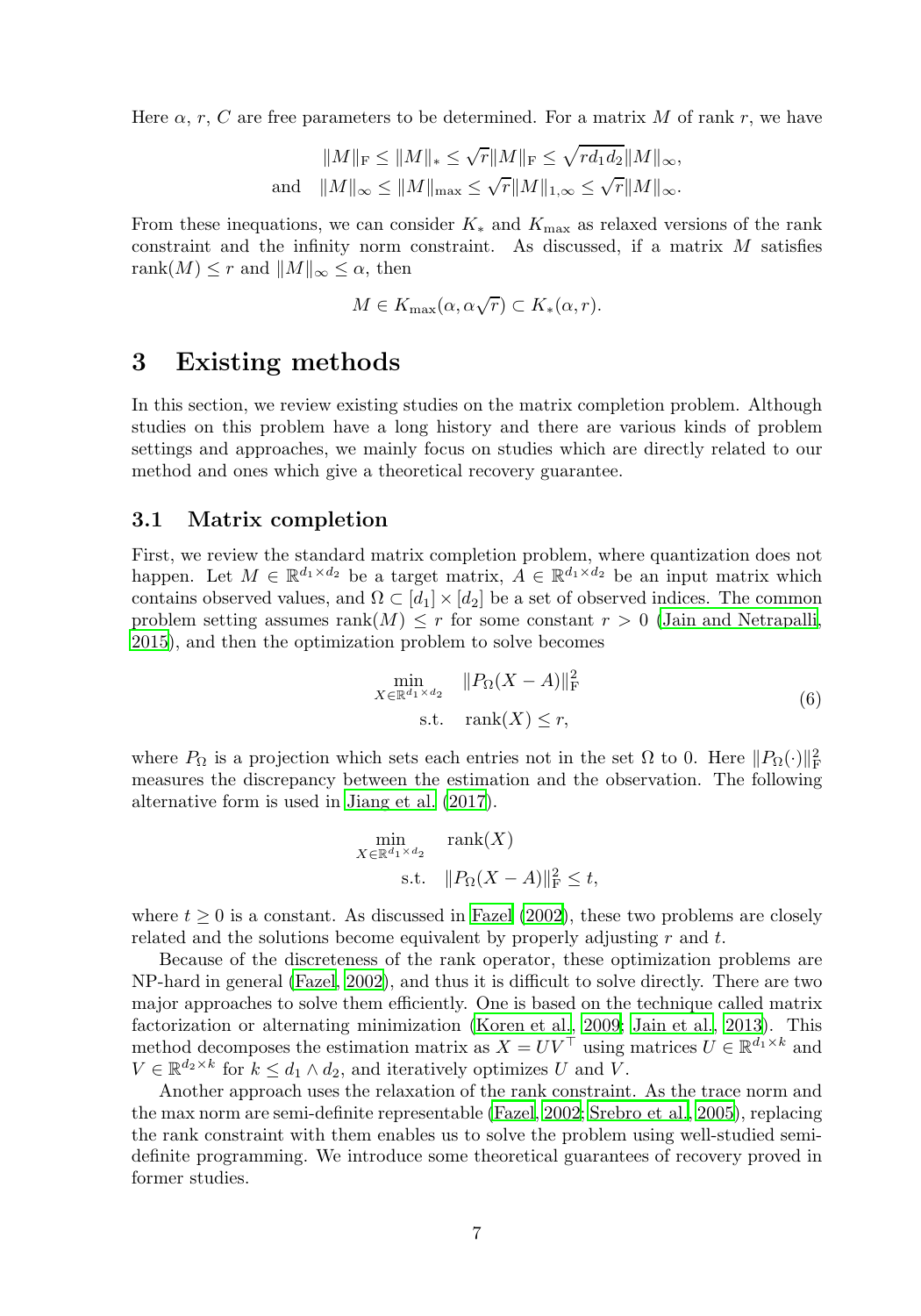#### 3.1.1 Uniform sampling distribution with the trace norm

For the all-at-once model with the uniform observation distribution, there are many types of research [\(Davenport and Romberg](#page-27-1), [2016](#page-27-1)). Here we consider trace norm relaxation of the optimization problem in Eq. [\(6\)](#page-6-1). In the specific case where we are given noise-free observations, Candès and Recht (2009) proved a strong guarantee that under some assumptions, we can recover the *exact* target matrix by solving the following optimization problem:

$$
\min_{X \in \mathbb{R}^{d_1 \times d_2}} \|X\|_{*}
$$
  
s.t.  $P_{\Omega}(X) = P_{\Omega}(M)$ .

Their result is further improved by [Recht \(2011\)](#page-29-1).

Next, we introduce the work of Candès and Plan (2010), which considers the noisy observation. Let the noisy observation  $Y = M + Z$ . Supposing that  $||P_{\Omega}(Z)||_F \le \delta$  with a positive constant  $\delta > 0$ , consider the following optimization problem.

$$
\min_{X \in \mathbb{R}^{d_1 \times d_2}} \|X\|_{*}
$$
  
s.t. 
$$
\|P_{\Omega}(X - Y)\|_{\mathcal{F}} \le \delta.
$$

Then under some more assumptions on M, the solution  $M^*$  of this problem satisfies

$$
||M - M^*||_{\mathrm{F}} \leq 2\delta \left(1 + 2\sqrt{\frac{(2+p)(d_1 \wedge d_2)}{p}}\right),
$$

where  $p = \frac{n}{d_1 d_2}$  is the fraction of observed entries.

#### 3.1.2 General sampling distribution with the max norm

After the work of [Foygel and Srebro \(2011\)](#page-28-7) which used the max norm constraint and the uniform observation model, [Cai and Zhou \(2016\)](#page-27-3) studied the case of general observation distributions. They solved the following optimization problem:

<span id="page-7-0"></span>
$$
\min_{X} \sum_{t=1}^{n} (Y_{i_t j_t} - X_{i_t j_t})^2
$$
\n
$$
\text{s.t.} \quad X \in K_{\text{max}}(\alpha, \alpha \sqrt{r}), \tag{7}
$$

where  $K_{\text{max}}$  is defined in Eq. [\(5\)](#page-5-0), under the following assumptions.

- The set of observed indices  $\Omega$  is drawn according to the multinomial model defined in Sec. [2.2.2,](#page-4-0) with a general distribution Π.
- The given noisy observations  ${Y_{i_t j_t}}_{t=1}^n$  indexed by  $\Omega$  satisfy  $Y_{i_t j_t} = M_{i_t j_t} + \sigma z_t$ , where  $\sigma$  is a constant and  $z_t$  is i.i.d. noise with mean 0 and variance 1.
- For constants r and  $\alpha$ ,  $M \in K_{\text{max}}(\alpha, \alpha\sqrt{r})$ . As discussed in Sec. [2.3,](#page-5-1) this is relaxation of rank $(M) \leq r$  and  $||M||_{\infty} \leq \alpha$ .

With the uniform sampling distribution, it is common to use the scaled Frobenius norm  $\frac{1}{d_1 d_2} \|\cdot\|_F$  to measure the estimation error. As sampling distribution  $\Pi$  is arbitrary,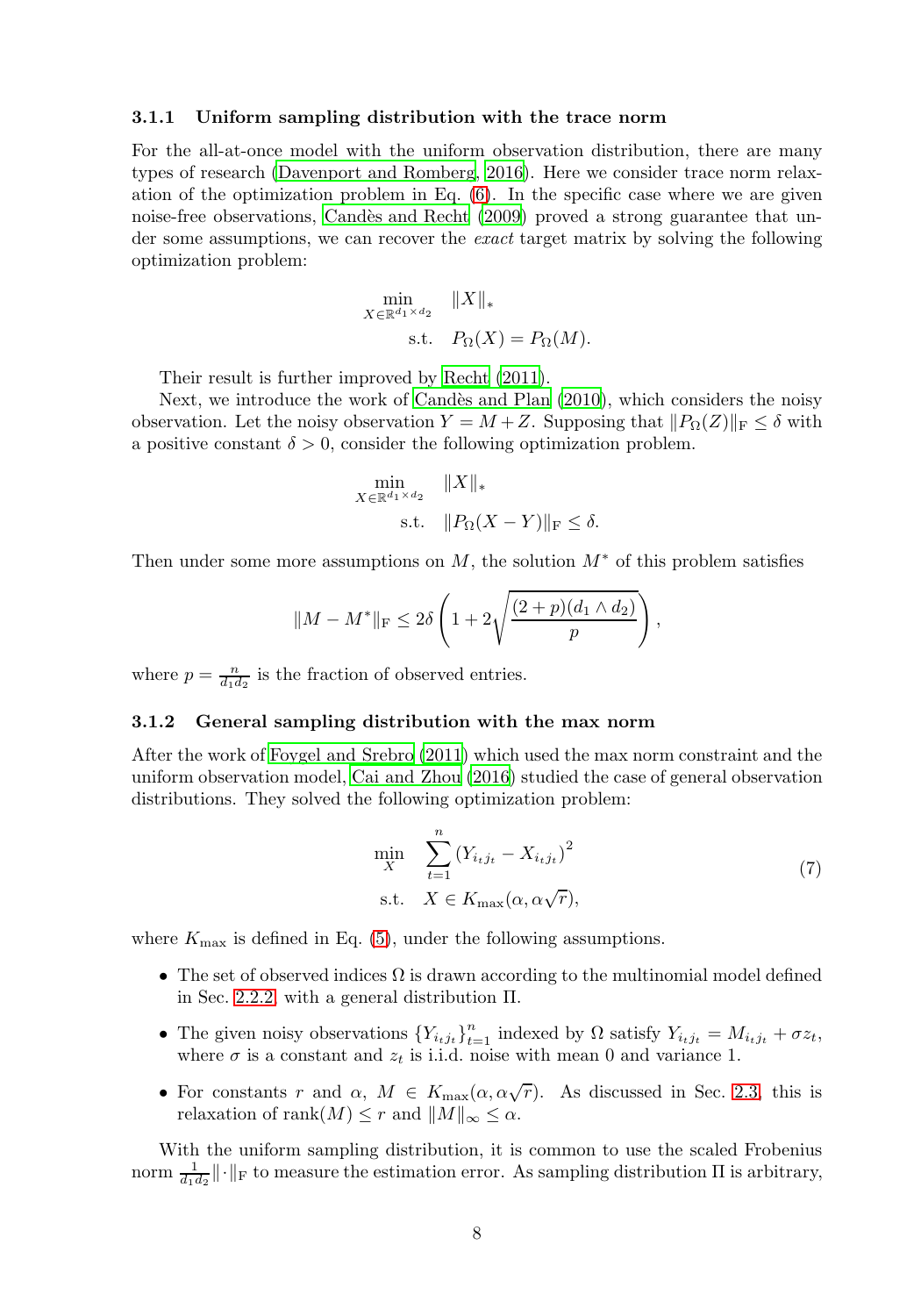we rescale it according to  $\Pi$ . For a matrix X, define the weighted Frobenius norm as follows.

$$
||X||_{\Pi} := \sqrt{E_{(i,j)\sim\Pi} [X_{ij}^2]}
$$
  
= 
$$
\sqrt{\sum_{[d_1] \times [d_2]} \pi_{ij} X_{ij}^2}.
$$

Note that when  $\Pi = \Pi_{\text{uni}}$ , this is equivalent to the scaled Frobenius norm.

Then the following theorem holds.

<span id="page-8-1"></span>**Theorem 3.1.** *[\(Cai and Zhou \(2016](#page-27-3))) Suppose that*  $d_1 + d_2 < n < d_1d_2$  *and noise* sequence  $\{z_t\}_{t=1}^n$  are independent sub-exponential random variables. That is, there exists *a constant* K > 0 *such that*

$$
\max_{t \in [n]} E\left[\exp\left(\frac{|z_t|}{K}\right)\right] \le e,
$$

*where* e *is the Napier's constant. Then for the solution* M<sup>∗</sup> *of the optimization problem in Eq.* [\(7\)](#page-7-0) *with probability at least*  $1 - 2e^{-(d_1 + d_2)}$ ,

$$
||M^* - M||_{\Pi}^2 \le C(\alpha \vee K\sigma)\alpha \sqrt{\frac{r(d_1 + d_2)}{n}},
$$

where *C* is an absolute constant. If in addition,  $\pi_{ij} \geq \frac{1}{\nu d_1 d_2}$  is satisfied for all  $(i, j) \in$  $[d_1] \times [d_2]$  *and a constant*  $\nu \geq 1$ *, with probability at least*  $1 - 2e^{-(d_1 + d_2)}$ *,* 

$$
\frac{1}{d_1 d_2} ||M^* - M||^2 \leq C \nu(\alpha \vee K\sigma) \alpha \sqrt{\frac{r(d_1 + d_2)}{n}}.
$$

#### 3.2 Binary matrix completion

The binary matrix completion (BMC) problem, proposed by [Davenport et al. \(2014\)](#page-27-6), aims to recover the underlying target matrix given binary quantized observations. There are several papers which consider the quantized input before their work such as [Srebro and Shraibman \(2005\)](#page-29-4) and [Srebro et al. \(2005\)](#page-29-5). However, they only focused on the classification task, that is, the recovery of only signs of the target matrix, while the BMC problem aims to recover the actual target matrix.

#### <span id="page-8-0"></span>3.2.1 Binary matrix completion with the trace norm constraint

The problem setting of [Davenport et al. \(2014\)](#page-27-6) is basically same as that we introduced in Sec. [2.](#page-2-0) Let M be the target matrix,  $\Omega$  be the set of observed indices, Y be the quantization matrix and A be the observation matrix. Specific assumptions used in their work are as follows.

- For constants r and  $\alpha$ ,  $M \in K_*(\alpha, r)$ .  $K_*$  is defined in Eq. [\(4\)](#page-5-2). As discussed in Sec. [2.3,](#page-5-1) this is relaxation of rank $(M) \leq r$  and  $||M||_{\infty} \leq \alpha$ .
- Both  $L_{\alpha}$  and  $\beta_{\alpha}$  (defined in Eq. [\(3\)](#page-4-1)) are well-defined with the quantization probability function  $(QPF)$  f.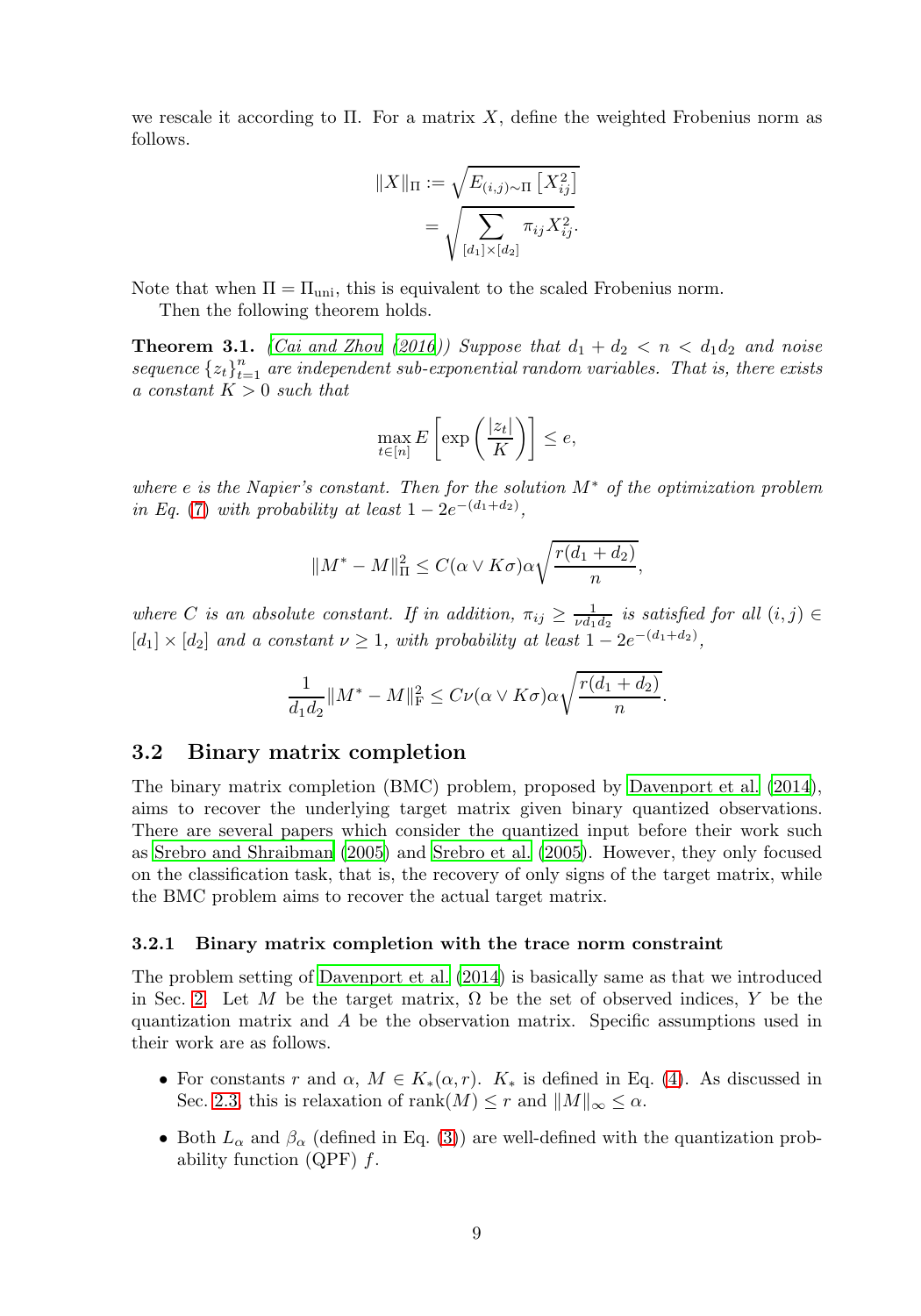• In the observation process,  $\Omega$  is drawn according to the multi-Bernoulli model with the uniform distribution  $\Pi_{\text{uni}}$ , with  $E[|\Omega|] = n$ .

Under these assumptions, we can write the entire generation process of A as follows.

$$
A_{ij} = \begin{cases} +1 & \text{with probability } (1 - \rho)f(M_{ij}), \\ -1 & \text{with probability } (1 - \rho)(1 - f(M_{ij})), \\ 0 & \text{with probability } \rho, \end{cases}
$$

where  $\rho = 1 - \frac{n}{d_1 d_2}$  is a misobservation rate. Based on these probabilities, we can derive the likelihood of each entry of the estimation. The negative log-likelihood function for an entry and an entire matrix are defined as follows.

$$
l(x, a) := - \mathbb{1}_{a = +1} \log f(x) - \mathbb{1}_{a = -1} \log(1 - f(x)),
$$
  
\n
$$
L(X, A) := \sum_{[d_1] \times [d_2]} l(X_{ij}, A_{ij}).
$$

Note that it is equivalent to define  $L(X, A) = \sum_{\Omega} l(X_{ij}, A_{ij})$  in this setting, but we use this general definition for later use. Davenport et al.  $(2014)$  used this L to measure the discrepancy between the estimation and observation matrices. The optimization problem is defined as follows.

$$
\min_{X} L(X, A)
$$
  
s.t.  $X \in K_*(\alpha, r)$ .

For the solution  $M^*$  of this problem, they obtained an upper bound of the estimation error.

Theorem 3.2. *[\(Davenport et al. \(2014](#page-27-6))) Under the above assumptions, with probability at least*  $1 - \frac{C_1}{d_1 + d_2}$ ,

$$
\frac{1}{d_1 d_2} ||M - M^*||_{\mathrm{F}}^2 \leq C_{\alpha} \sqrt{\frac{r(d_1 + d_2)}{n}} \sqrt{1 + \frac{(d_1 + d_2) \log(d_1 d_2)}{n}},
$$

*where*  $C_{\alpha} := C_2 L_{\alpha} \beta_{\alpha}$  *and*  $C_1$  *and*  $C_2$  *are absolute constants. If*  $n \geq (d_1 + d_2) \log(d_1 d_2)$ *then this is simplified to*

$$
\frac{1}{d_1d_2}||M - M^*||_{\mathrm{F}}^2 \le \sqrt{2}C_{\alpha}\sqrt{\frac{r(d_1 + d_2)}{n}}
$$

.

#### 3.2.2 Binary matrix completion with the max norm constraint

As discussed in Sec. [2.2.2,](#page-4-0) the uniform observation assumption used in [Davenport et al.](#page-27-6) [\(2014\)](#page-27-6) is too idealistic for some practical applications. Instead of this, [Cai and Zhou](#page-27-7) [\(2013\)](#page-27-7) considered a more general observation model. They also used the max norm constraint in exchange for the trace norm. Assumptions used are:

- For constants r and  $\alpha$ ,  $M \in K_{\max}(\alpha, \alpha\sqrt{r})$ . This is also relaxation of rank $(M) \leq r$ and  $||M||_{\infty} \leq \alpha$ .
- Both  $L_{\alpha}$  and  $\beta_{\alpha}$  (defined in Eq. [\(3\)](#page-4-1)) are well-defined with the QPF f.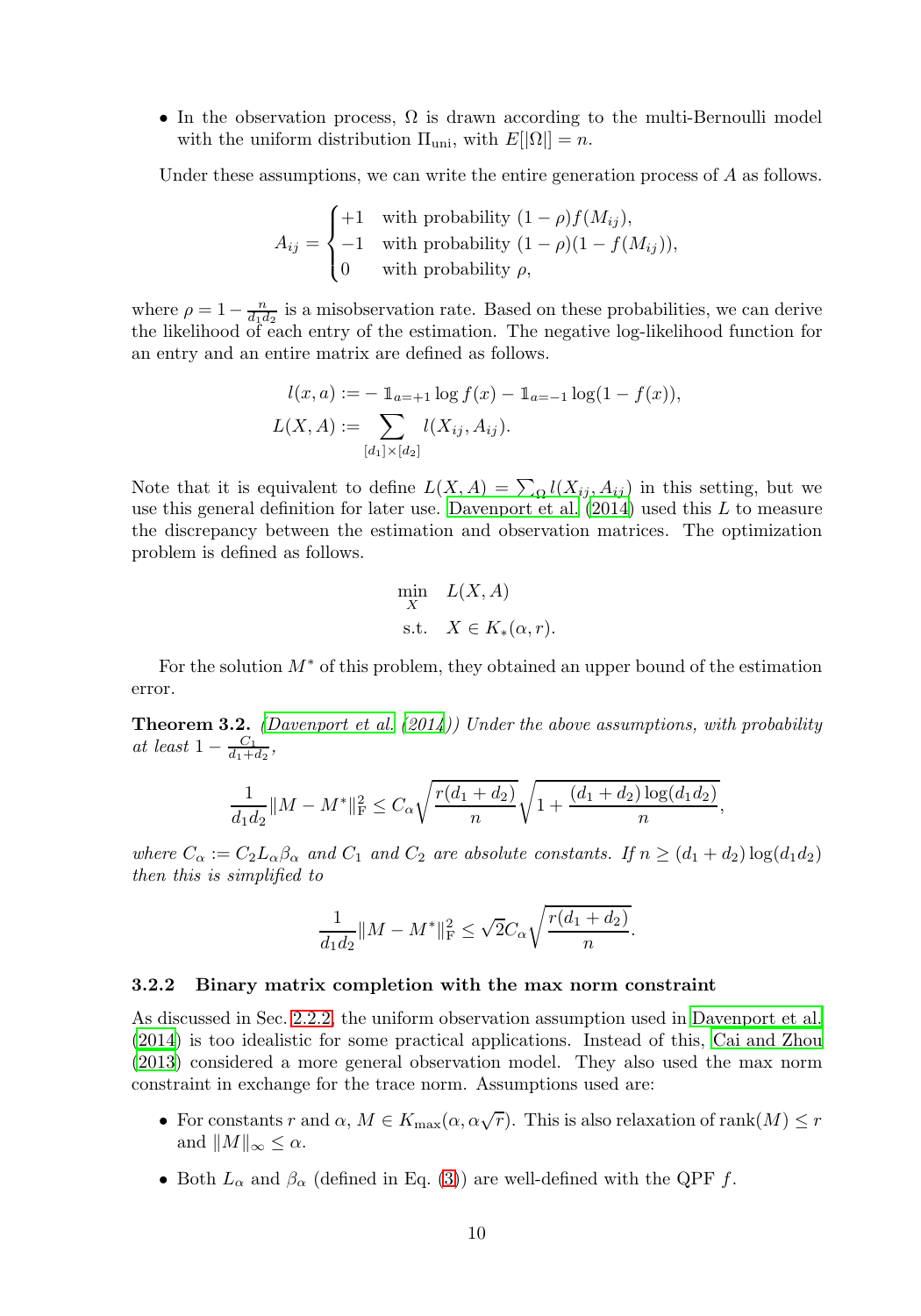• In the observation process,  $\Omega$  is drawn according to the multinomial model with a general distribution Π.

The optimization problem is basically same as the one in Sec. [3.2.1](#page-8-0) and only the constraint is changed.

$$
\begin{aligned}\n\min_{X} \quad & L(X, A) \\
\text{s.t.} \quad & X \in K_{\text{max}}(\alpha, \alpha \sqrt{r}).\n\end{aligned}
$$

We define a term  $U_{\alpha}$  used in the estimation error upper bound for the solution  $M^*$ of this problem proved in [Cai and Zhou \(2013\)](#page-27-7).

$$
U_{\alpha} := \sup_{|x| \le \alpha} \log \frac{1}{f(x)(1 - f(x))}.
$$

This term is well-defined under the second assumption. Then the following theorem holds.

<span id="page-10-0"></span>Theorem 3.3. *[\(Cai and Zhou \(2013](#page-27-7))) Under the above assumptions, with probability at least*  $1 - \delta$ *,* 

$$
||M - M^*||_{\Pi}^2 \leq C\beta_{\alpha} \left( L_{\alpha} \alpha \sqrt{\frac{r(d_1 + d_2)}{n}} + U_{\alpha} \sqrt{\frac{\log(4/\delta)}{n}} \right),
$$

*where* C *is an absolute constant.*

This bound is comparable to the one shown in Th. [3.1,](#page-8-1)

$$
||M - M^*||^2_{\Pi} \le C'(\alpha \vee K\sigma)\alpha \sqrt{\frac{r(d_1 + d_2)}{n}}.
$$

Consider the special case where the noise  $\{z_t\}_{t=1}^n$  is taken from the Gaussian distribution  $\mathcal{N}(0, \sigma^2)$ , or equivalently the QPF is  $f(x) = \Phi(x/\sigma)$ . Then we have

$$
L_{\alpha} \le \frac{4}{\sigma} \left( \frac{\alpha}{\sigma} + 1 \right), \beta_{\alpha} \le \pi \sigma^2 \exp \left( \frac{\alpha^2}{2\sigma^2} \right), U_{\alpha} \le \left( \frac{\alpha}{\sigma} + 1 \right)^2,
$$

and thus the bound in Th. [3.3](#page-10-0) becomes

$$
||M - M^*||_{\Pi}^2 \le C \exp\left(\frac{\alpha^2}{2\sigma^2}\right) \left\{ (\alpha + \sigma)\alpha \sqrt{\frac{r(d_1 + d_2)}{n}} + (\alpha + \sigma)^2 \sqrt{\frac{\log(4/\delta)}{n}} \right\}.
$$

With inequality  $(\alpha \vee \sigma) \leq (\alpha + \sigma) \leq 2(\alpha \vee \sigma)$ , they claim that there is no essential loss of recovery accuracy caused by the quantization of the observation, if  $\frac{\alpha}{\sigma}$  is bounded. On the other hand, if signal-to-noise ratio  $\frac{\alpha}{\sigma}$  is large, that is,  $\alpha \gg \sigma$ , the setting becomes relatively noise-less and this bound deteriorates.

#### 3.3 PU matrix completion

The PU matrix completion problem, proposed by [Hsieh et al. \(2015\)](#page-28-6), is a further extension of the binary matrix completion setting. This problem is named after the PU learning in the classification field, which stands for "positive and unlabeled" [\(Letouzey et al.](#page-29-6), [2000\)](#page-29-6). In this setting, we can only observe positive entries, i.e., entries quantized into +1. Recommender systems and SNS link prediction where only "like" and "friendship" are observed are possible applications.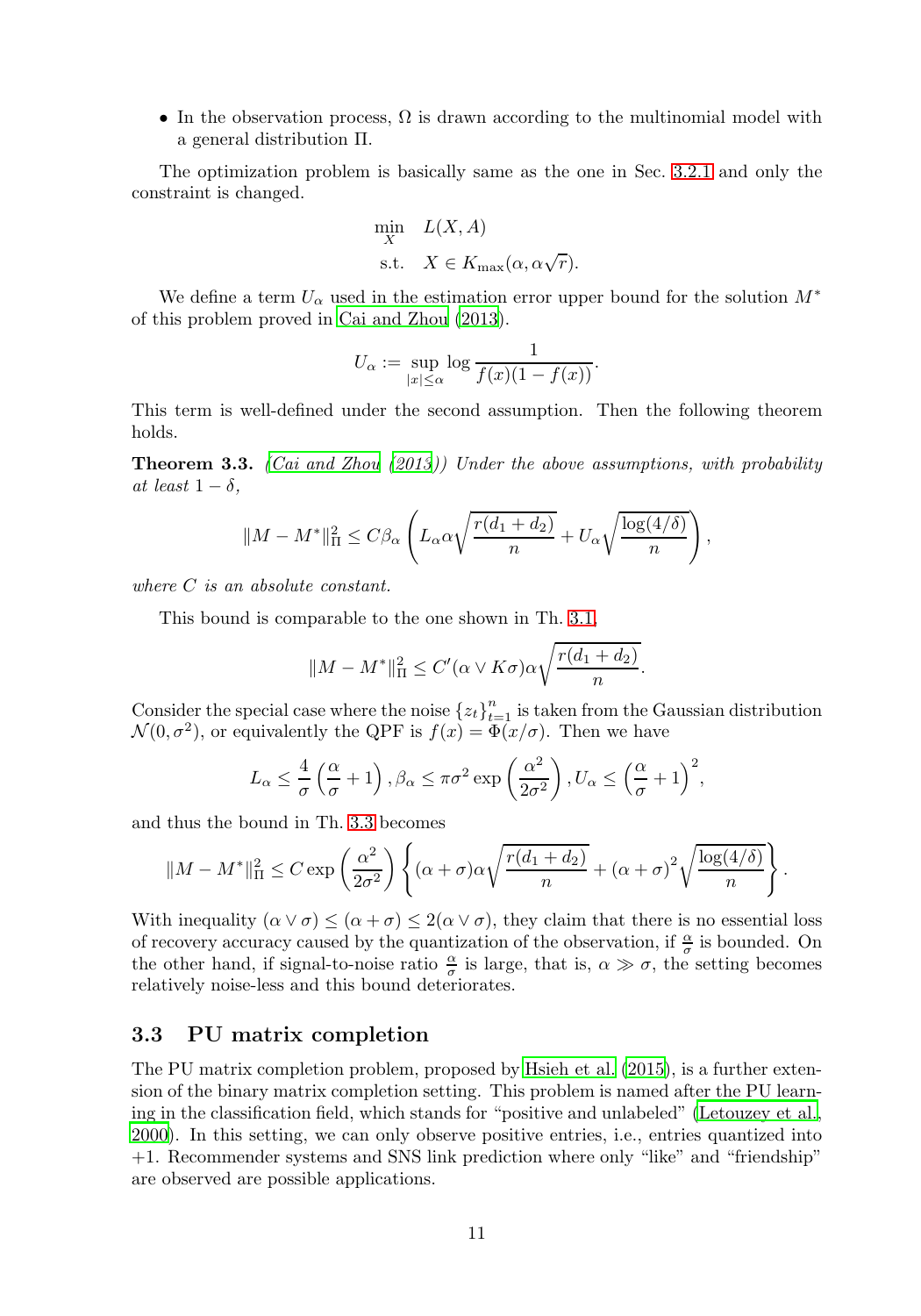#### 3.3.1 Problem setting

The main change of the PU matrix completion setting from the binary matrix completion lies in the observation process. In this setting, instead of observing a subset of whole entries, we only observe a subset of positively quantized entries. Note that thus the observation process and the quantization process depend on each other.

Let  $M \in \mathbb{R}^{d_1 \times d_2}$  be the target matrix and  $Y \in {\{\pm 1\}}^{d_1 \times d_2}$  be the quantization matrix. Y is generated in the same way as the binary matrix completion setting with the QPF f. Given a misobservation rate  $\rho \in (0,1)$ , the observation matrix  $A \in \{0,+1\}^{d_1 \times d_2}$  is observed according to the following probabilities.

$$
P(A_{ij} = +1) = \rho \mathbb{1}_{Y_{ij} = +1},
$$
  
 
$$
P(A_{ij} = 0) = 1 - P(A_{ij} = +1),
$$

where where  $\mathbb{1}_{c}$  denotes the indicator function outputting 1 if the condition c is true and 0 otherwise. Using the definition of the quantization process, we can rewrite this as

$$
A_{ij} = \begin{cases} +1 & \text{with probability } (1 - \rho)f(M_{ij}), \\ 0 & \text{otherwise.} \end{cases}
$$

This model can also be considered as the multi-Bernoulli model over only positive entries.

#### 3.3.2 Method

It is easy to see that methods for the standard and binary matrix completion problems are not applicable to this PU setting, since a matrix whose entries are filled by 1 can be a solution. To overcome this problem, [Hsieh et al. \(2015](#page-28-6)) introduced the idea of the classification problem.

Given a quantization matrix Y, consider an entry  $(i, j)$  as an instance and the corresponding quantized value  $Y_{ij}$  as its label. From this interpretation, we can regard Y as a set of  $d_1d_2$  i.i.d. training samples drawn from a distribution parametrized by the target matrix  $M$  and the QPF  $f$ . Then our goal now is to estimate unknown parameters of the underlying distribution. Since Y has only two kinds of values,  $\pm 1$ , we can consider this as a binary classification problem.

The actual input we are given is an observation matrix  $A$ , where some entries of Y are misobserved and become 0. However, the number of values in A is still only two, that is, 0 and  $+1$ . Thus regarding 0 in A as negative labels, we can consider what happened in the observation process as a label perturbation or the addition of label noise. Precisely, in the observation process, positive labels are flipped to negative labels with a probability  $\rho$  while negative labels are not.

[Natarajan et al. \(2013](#page-29-7)) studied the classification problem with this kind of label perturbation. Let  $\rho_{+1}$  and  $\rho_{-1}$  be the perturbation rates of the positive and negative labels respectively, that is, the true label  $y \in {\pm 1}$  and the corresponding perturbed label  $\tilde{y} \in {\pm 1}$  satisfy

$$
P(\tilde{y} = -1|y = +1) = \rho_{+1},
$$
  

$$
P(\tilde{y} = +1|y = -1) = \rho_{-1}.
$$

Then the following theorem tells us how to construct an unbiased estimator of the loss with noisy labels.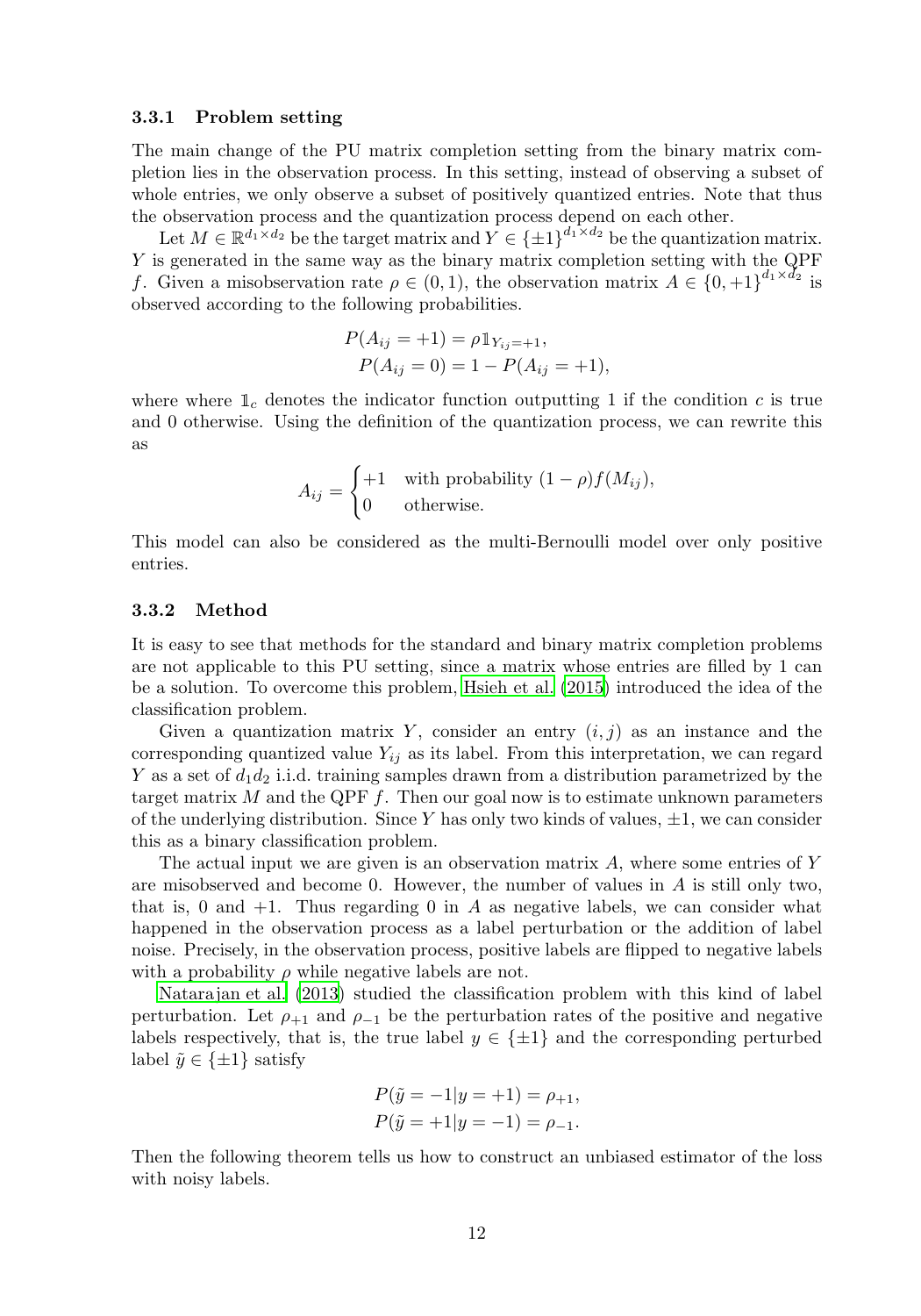<span id="page-12-0"></span>**Theorem 3.4.** *[\(Natarajan et al. \(2013](#page-29-7))) Given any loss function*  $l: \mathbb{R} \times \{\pm 1\} \to \mathbb{R}$ , *define* ˜l *as*

$$
\tilde{l}(x,y) := \frac{(1 - \rho_{-y})l(x,y) - \rho_{y}l(x,-y)}{1 - \rho_{+} - \rho_{-}}.
$$

*Then for any* x *and* y*, we have*

$$
E_{\tilde{y}}[\tilde{l}(x,\tilde{y})] = l(x,y).
$$

[Hsieh et al. \(2015](#page-28-6)) used this modified loss function in their method. Since in the PU matrix completion setting,  $\rho_{+1} = \rho$  and  $\rho_{-1} = 0$ , the modified loss function for given l becomes

$$
\tilde{l}(x, a) := \begin{cases} \frac{l(x, +1) - \rho l(x, -1)}{1 - \rho} & (a = +1), \\ l(x, -1) & (a = 0). \end{cases}
$$

Note that negative labels are represented in different ways in the observation matrix A and the quantized matrix  $Y$  and we bridge this gap in this definition. Define the loss for the entire matrix as follows.

$$
L_{\rm PU}(X, A) := \sum_{[d_1] \times [d_2]} \tilde{l}(X_{ij}, A_{ij}).
$$

Then from Th. [3.4,](#page-12-0) we have

$$
E_A [L_{\rm PU}(X, A)] = E_Y [L(X, Y)].
$$

Here  $E_A$  is a expectation over the generation process of Y and  $\Omega$ . The optimization problem is given as follows.

<span id="page-12-1"></span>
$$
\min_{X} L_{\text{PU}}(X, A) \n\text{s.t.} \quad X \in K_*(\alpha, \alpha\sqrt{r}).
$$
\n(8)

Here we leave the loss function  $l$  free for the purpose of generality, while their theoretical analysis focused on specific choices.

#### 3.3.3 Theoretical analysis

[Hsieh et al. \(2015\)](#page-28-6) established estimation error bounds for their method with two specific choices of parameters. Since the QPF used in one of them is not continuous and not comparable to our setting, we show the bound for another one only.

Theorem 3.5. *[\(Hsieh et al. \(2015](#page-28-6))) Suppose for a constant* t*, the target matrix satisfies*  $\|M\|_{*}$  ≤ t and  $M_{ij}$  ∈ [0,1] *for all*  $(i, j)$  ∈ [d<sub>1</sub>] × [d<sub>2</sub>]*, and the QPF f is an identity function*  $f(x) = x$ *. For the solution*  $M^*$  *of the problem in Eq.* [\(8\)](#page-12-1) *with the loss function*  $l(x,a) = (x - a)^2$ , with probability at least  $1 - \delta$ ,

$$
\frac{1}{d_1d_2}||M^*-M||_{\mathrm{F}}^2 \leq 2Ct\frac{\sqrt{d_1}+\sqrt{d_2}+\sqrt[4]{s}}{(1-\rho)d_1d_2}+6\frac{\sqrt{\log(2\delta)}}{(1-\rho)\sqrt{d_1d_2}},
$$

*where* s *is the number of* 1*s in* Y *and* C *is a constant.*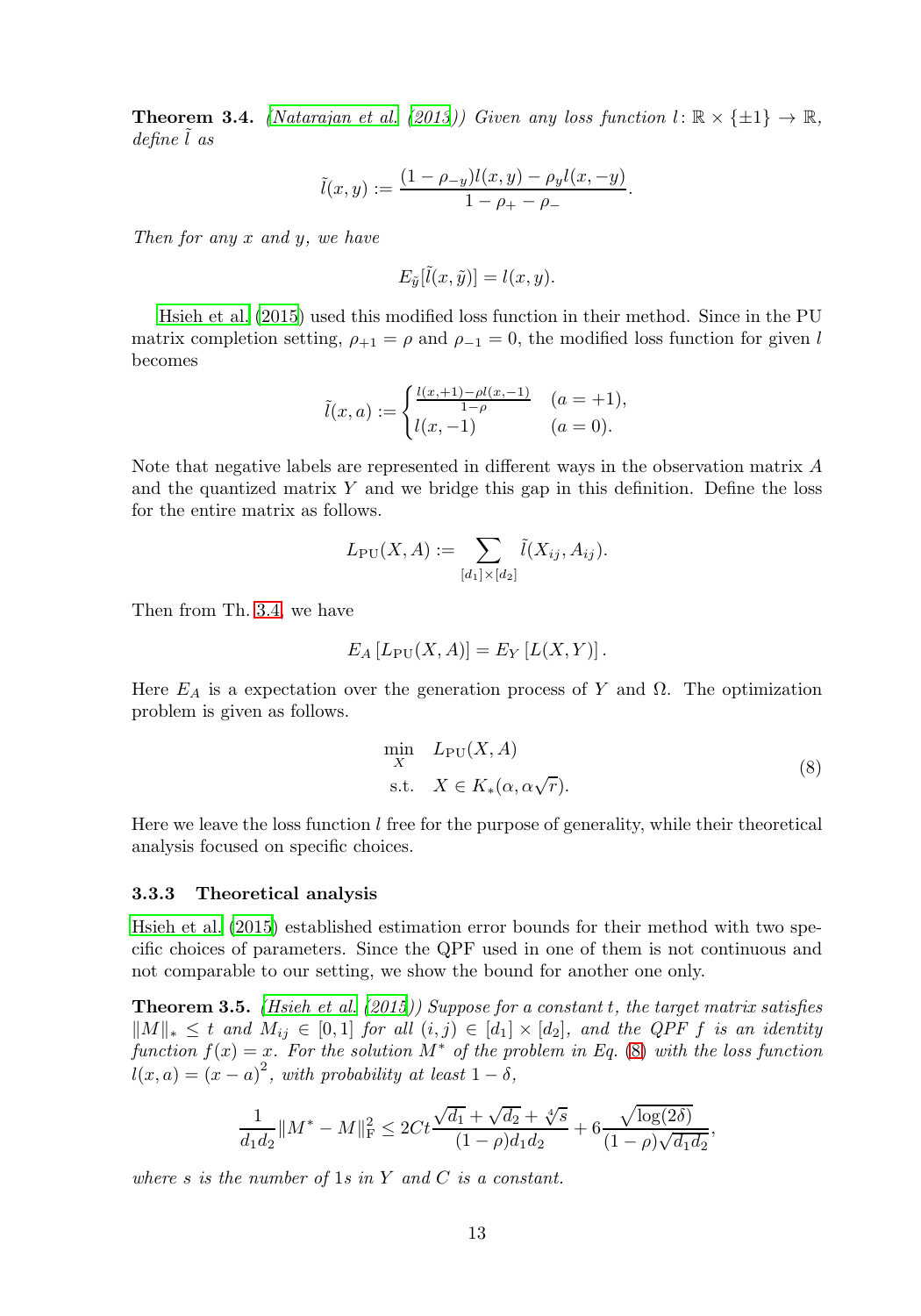Consider the case where  $t = \sqrt{r d_1 d_2}$  and  $d_1 = d_2 = d$ . Introducing parameters used in the PU setting, we can confirm that the bound of [Davenport](#page-27-6) et al. [\(2014](#page-27-6)) becomes essentially O  $\left(\frac{\sqrt{r}}{\sqrt{(1-\rho)d}}\right)$  $\setminus$ , and that of [Hsieh et al. \(2015\)](#page-28-6) is  $O\left(\frac{\sqrt{r}}{(1-r)}\right)$  $(1-\rho)\sqrt{d}$  $\big)$ . So the loss of accuracy is only  $\frac{1}{\sqrt{1}}$  $\frac{1}{(1-\rho)}$ , although in the PU setting we do not have negative observations.

## <span id="page-13-0"></span>4 PU learning in classification

Our method is highly motivated by the result of [Sakai et al. \(2017](#page-29-3)). In this section, we introduce the PU classification problem to explain their work.

### 4.1 Classification problem

The classification problem is one of the most fundamental problems in machine learning [\(Mohri et al., 2012;](#page-29-8) [Shalev-Shwartz and Ben-David](#page-29-9), [2014\)](#page-29-9). Let  $x \in \mathcal{X}$  be an input and  $y \in \mathcal{Y}$  be its label, equipped with an underlying probability density  $p(x, y)$ . The goal of the classification problem is to learn a function, which maps an input to its label, given a set of (usually) labeled samples. We consider the binary classification problem, that is,  $\mathcal{Y} = {\pm 1}.$ 

A major approach to this problem is the empirical risk minimization (ERM) [\(Vapnik](#page-29-10), [1995\)](#page-29-10). For a loss function  $l: \mathbb{R} \to \mathbb{R}$  which takes a small value with a large input, the risk R of a function  $f: \mathcal{X} \to \mathcal{Y}$  under the loss l is defined as

$$
R(f) = E_{(x,y)\sim p(x,y)} [l(yf(x))].
$$
\n(9)

This risk measures the average prediction quality of f under loss function l. The optimal classifier  $f^*$ , called the Bayes classifier, is given by

<span id="page-13-1"></span>
$$
f^* = \arg\min_f R(f)
$$

with the zero-one loss  $l_{0-1}(x) = \mathbb{1}_{x\leq 0}$ . Since we do not know the underlying density  $p(x, y)$ , we cannot compute the risk, and it is also not possible to obtain the Bayes classifier directly.

In practice, we approximate the risk by given samples. Let

$$
S = \{(x_i, y_i)\}_{i=1}^n \stackrel{\text{i.i.d.}}{\sim} p(x, y)
$$

be a training set. In the ERM, instead of minimizing the above risk in Eq. [\(9\)](#page-13-1), we use its approximation  $\hat{R}$ , called the empirical risk, defined by the average loss on the given training set.

$$
\widehat{R} = \frac{1}{n} \sum_{(x,y) \in S} l(yf(x)).
$$

Since optimizing the risk function with the zero-one loss is known as the NP-hard problem due to the discreteness of that loss [\(Nguyen and Sanner,](#page-29-11) [2013](#page-29-11)), we use its surrogate to solve the optimization problem efficiently. It is known that if there are an infinite number of training samples, the minimizer of  $\widehat{R}$  with convex surrogate loss functions such as the squared loss function  $l(x) = (1 - x)^2$  agrees with the minimizer of  $\widehat{R}$  with zero-one loss [\(Rosasco et al., 2004\)](#page-29-12).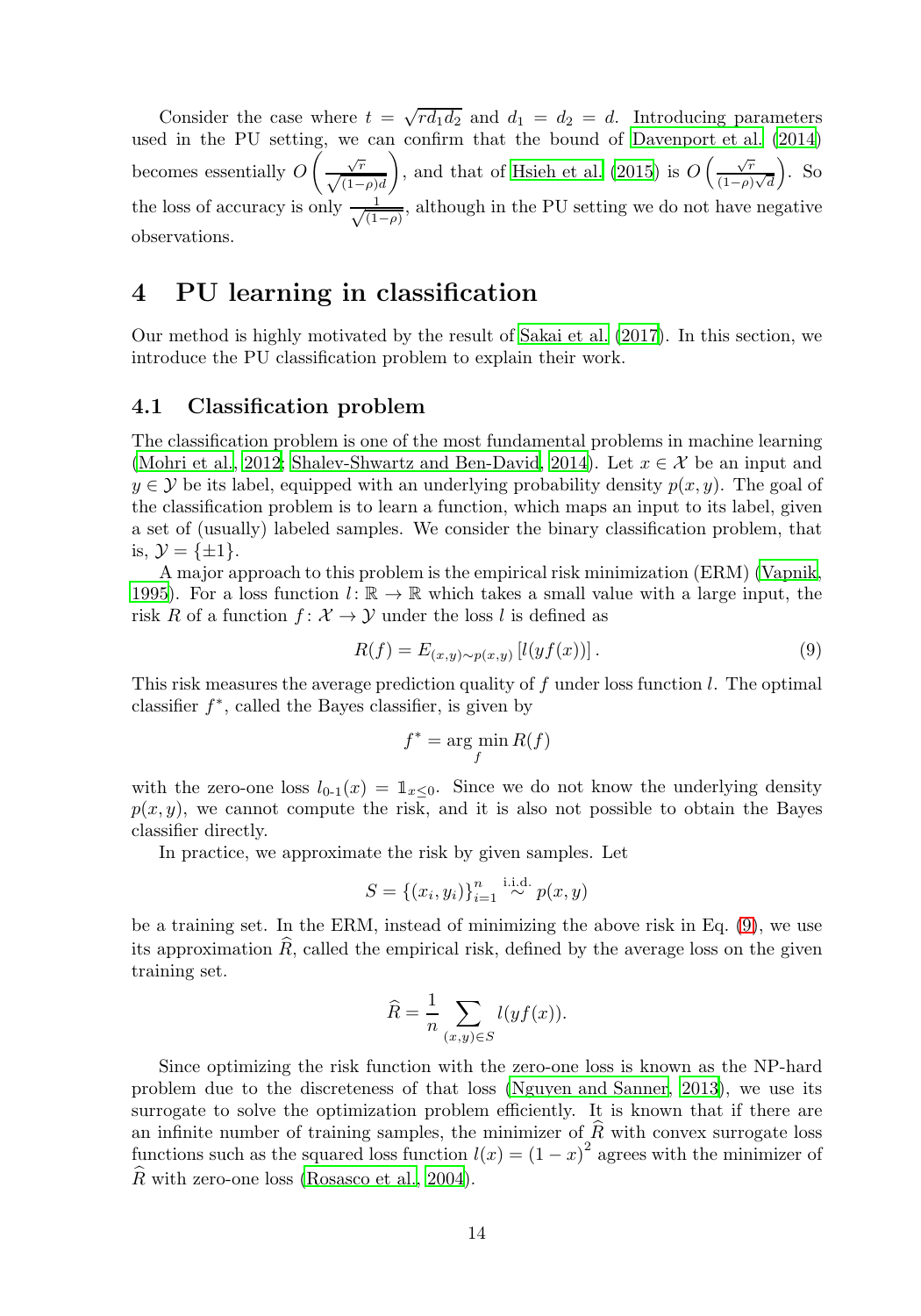### 4.2 PU classification

The PU classification is a problem to learn a classifier from only positive and unlabeled samples [\(Elkan and Noto](#page-28-4), [2008\)](#page-28-4). This problem setting is conceivable in various applications.

- The internet advertising, where positive (user's interest) samples are easy to collect via "clicked" data but negative samples are not identifiable from "unclicked" data since users frequently skip advertisements.
- The land-cover classification [\(Li et al., 2011\)](#page-29-13), where positive samples (building areas) are easy to label but negative samples (other areas) are too diverse to properly label.

#### 4.2.1 Two settings in PU classification

As mentioned by [Niu et al. \(2016](#page-29-2)), there are two formulations for PU classification, called the one-sample (OS) and two-samples (TS) settings. In the OS setting, first a set of samples  $(x, y, s)$  are taken from the underlying density  $p(x, y, s)$ , where s indicates whether x is labeled ( $s = 1$ ) or not ( $s = 0$ ). In PU classification, samples in the negative class are not labeled, i.e.,  $P(s = 1 | y = -1) = 0$ , and each sample in the positive class is labeled with a probability  $P(s = 1 | y = +1) = 1 - \rho$  for a constant  $\rho \in [0, 1]$ . [Elkan and Noto \(2008\)](#page-28-4) showed that if  $\rho$  is given, we can calculate the expectation over  $p(x, y)$  of any function, and proposed several methods to estimate this  $\rho$ . The method of [Natarajan et al. \(2013\)](#page-29-7), which is used in the PU matrix completion method, is applicable to this OS setting, considering the unlabeled samples as negative and setting  $\rho_{+1} = \rho$ and  $\rho_{-1}=0$ .

On the other hand, in the TS setting, positive samples are taken from the density  $p(x|y = +1)$  and unlabeled samples are taken from the marginal density  $p(x)$ . Thus contrarily to the OS setting, positive samples and unlabeled samples are independent. [du Plessis et al. \(2014](#page-28-12)) proposed an ERM-based PU classification method and analyzed its theoretical properties. Moreover, [Niu et al. \(2016\)](#page-29-2) theoretically compared the PU learning method with supervised learning methods and revealed that in some case, the performance of the PU learning method is superior to that of supervised learning methods even though PU learning cannot access labels for the negative class. These works [\(du Plessis et al., 2014;](#page-28-12) [Niu et al., 2016\)](#page-29-2) led to a semi-supervised classification method [\(Sakai et al.](#page-29-3), [2017\)](#page-29-3), which can utilize unlabeled samples for training a classifier without strong assumptions for the data distribution, unlike existing methods that rely on the cluster assumptions [\(Chapelle et al., 2006\)](#page-27-9). Since this paper is highly motivated by [Sakai et al. \(2017\)](#page-29-3), we here review the ERM-based PU classification method.

#### 4.2.2 ERM-based PU classification

Let us denote the sets of positive and unlabeled samples by

$$
S_P := \{x_i\}_{i=1}^{n_P} \stackrel{\text{i.i.d.}}{\sim} p(x \mid y = +1),
$$
  
\n
$$
S_U := \{x_i\}_{i=1}^{n_U} \stackrel{\text{i.i.d.}}{\sim} p(x) = \theta p(x \mid y = +1) + (1 - \theta)p(x \mid y = -1),
$$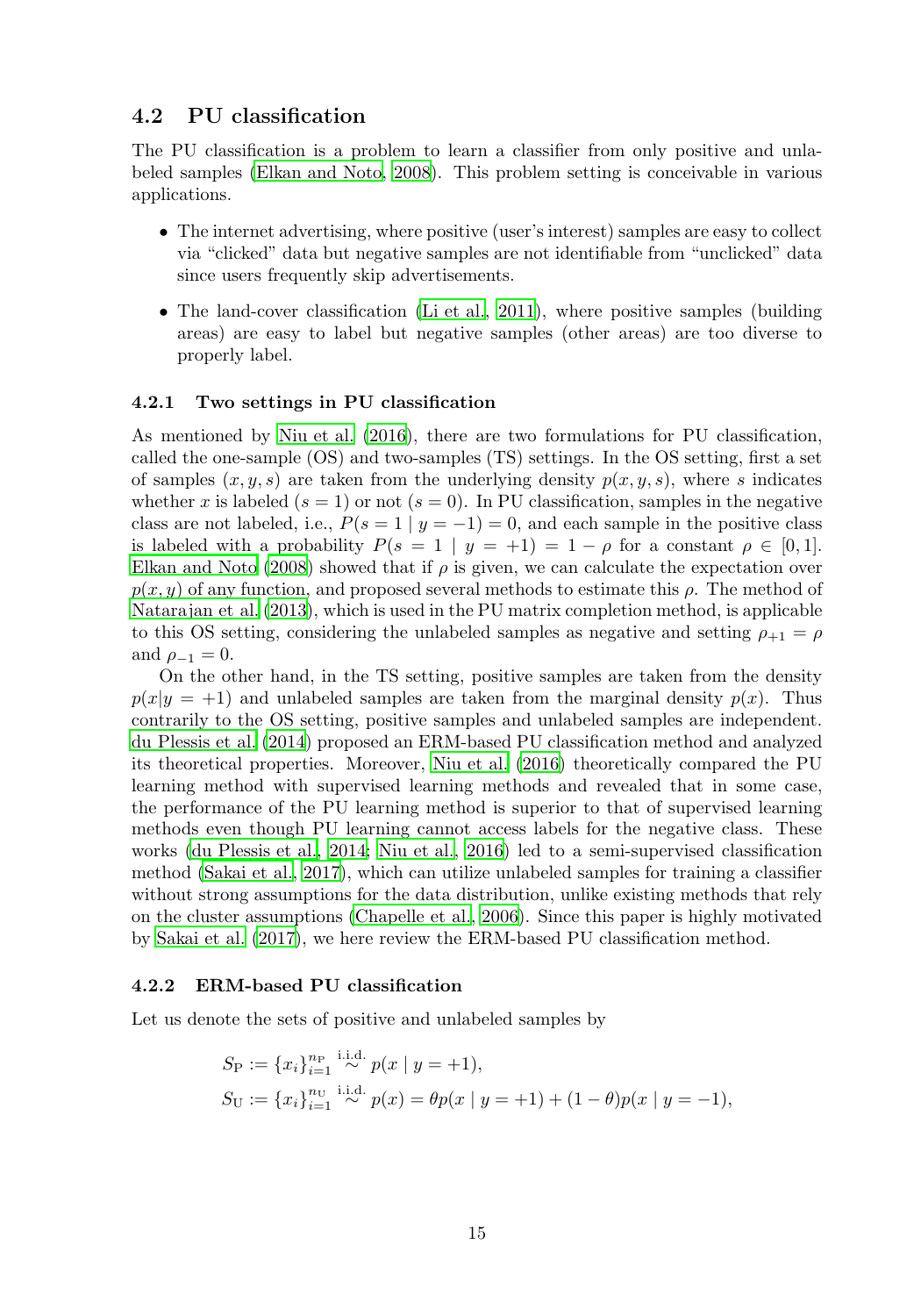where  $\theta$  is the class-prior  $p(y = +1)$ . Let  $E_P$ ,  $E_N$ , and  $E_U$  be the expectations over  $p(x|y = 1)$ ,  $p(x|y = -1)$ , and  $p(x)$ , respectively. Moreover, let us define

$$
R_{P}(f) = E_{P} [l(+f(x))],
$$
  
\n
$$
R_{N}(f) = E_{N} [l(-f(x))],
$$
  
\n
$$
R_{U,P}(f) = E_{U} [l(+f(x))],
$$
  
\n
$$
R_{U,N}(f) = E_{U} [l(-f(x))].
$$

Then, the risk of the supervised learning in Eq. [\(9\)](#page-13-1) can also be expressed as

$$
R(f) = E_{(x,y)\sim p(x,y)} [l(yf(x))]
$$
  
=  $\theta E_{\text{P}} [l(+f(x))] + (1-\theta)E_{\text{N}} [l(-f(x))]$   
=  $\theta R_{\text{P}}(f) + (1-\theta)R_{\text{N}}(f).$ 

We refer to this risk as the positive-negative risk (the PN risk) and denote it by  $R_{\rm PN}(f)$ .

In the TS setting, the following transformation enables us to calculate the risk in Eq. [\(9\)](#page-13-1) using only  $S_P$  and  $S_U$  [\(du Plessis et al., 2014](#page-28-12)). From the definition of the marginal density, we have

$$
E_{\rm U}[l(-f(x))] = \theta E_{\rm P}[l(-f(x))] + (1 - \theta)E_{\rm N}[l(-f(x))],
$$

or equivalently

$$
R_{\text{U,N}}(f) = \theta E_{\text{P}}[l(-f(x))] + (1 - \theta)R_{\text{N}}(f).
$$

Then, plugging this into  $R_{\text{PN}}$ , we obtain the risk in PU classification (the PU risk) by

$$
R_{\rm PN}(f) = \theta R_{\rm P}(f) + (1 - \theta) R_{\rm N}(f)
$$
  
=  $\theta E_{\rm P} [l(+f(x))] + \{R_{\rm U,N}(f) - \theta E_{\rm P}[l(-f(x))]\}$   
=  $\theta \bar{R}_{\rm P}(f) + R_{\rm U,N}(f)$   
=:  $R_{\rm PU}(f)$ ,

where  $\overline{R}_{\mathbf{P}}(f) := E_{\mathbf{P}}[\overline{l}(f(x))]$  and  $\overline{l}(t) := l(t) - l(-t)$  is a composite loss.

In practice, we approximate the expectations in the PU risk by corresponding sample averages and obtain the empirical PU risk as

$$
\widehat{R}_{\rm PU}(f) := \frac{\theta}{n_{\rm P}} \sum_{x \in S_{\rm P}} \overline{l}(f(x)) + \frac{1}{n_{\rm U}} \sum_{x \in S_{\rm U}} l(-f(x)).
$$

By minimizing the empirical PU risk, we obtain a trained classifier from only positive and unlabeled samples. Note that the class-prior  $\theta = P(y = +1)$  is replaced with an estimate based on domain knowledge or some class-prior estimation method from PU data such as [du Plessis et al. \(2016\)](#page-28-13).

### 4.3 PNU Learning

Based on the PU classification method in the TS setting, the semi-supervised classification method was proposed by [Sakai et al. \(2017](#page-29-3)). The idea is to combine the risk in the supervised learning with the risk in the PU learning method, which enables us to approximate the risk using both labeled and unlabeled samples.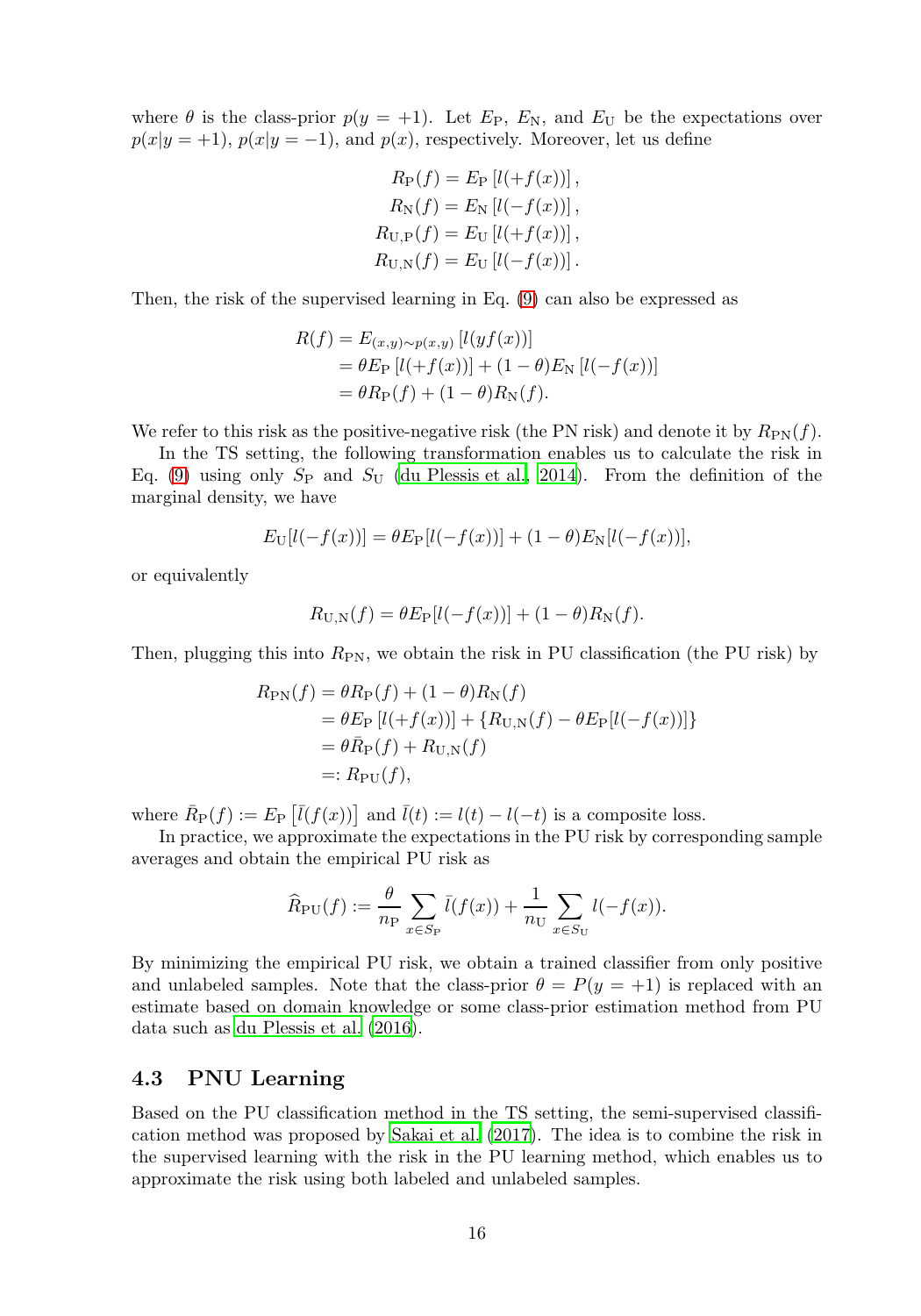First, let us define negative samples as

$$
S_{\rm N} := \{x_i\}_{i=1}^{n_{\rm N}} \stackrel{\text{i.i.d.}}{\sim} p(x \mid y = -1).
$$

Furthermore, we define the risk in classification from negative and unlabeled data (the NU risk) and the empirical risk as

$$
R_{\rm NU}(f) := (1 - \theta) \bar{R}_{\rm N}(f) + R_{\rm U,P}(f),
$$
  

$$
\hat{R}_{\rm NU}(f) := \frac{(1 - \theta)}{n_{\rm N}} \sum_{x \in S_{\rm N}} \bar{l}(-f(x)) + \frac{1}{n_{\rm U}} \sum_{x \in S_{\rm U}} l(f(x)),
$$

where  $\bar{R}_{\rm N} := E_{\rm N}[\bar{l}(-f(x))]$ . The NU classification is just a counterpart of the PU classification and the NU risk can be obtained in a similar way that we obtain the PU risk.

Then, the PNU risk is defined by

$$
R_{\text{PNU}}^{\eta}(f) := \begin{cases} (1 - \eta) R_{\text{PN}}(f) + \eta R_{\text{PU}}(f) & (\eta \ge 0), \\ (1 + \eta) R_{\text{PN}}(f) - \eta R_{\text{NU}}(f) & (\eta < 0), \end{cases}
$$

where  $\eta \in [-1, +1]$  is the combination parameter. The method minimizing this PNU risk is referred to as the PNU learning. The PNU risk function is either convex combinations of the PN and PU risks or that of the PN and NU risks. [Sakai et al. \(2017\)](#page-29-3) also considered the combinations of the PU and NU risks, but they revealed that the PNU risk is more promising from both theoretical and empirical viewpoints.

In practice, we use the empirical PNU risk.

$$
\widehat{R}_{\text{PNU}}^{\eta}(f) := \begin{cases} (1-\eta)\widehat{R}_{\text{PN}}(f) + \eta \widehat{R}_{\text{PU}}(f) & (\eta \ge 0), \\ (1+\eta)\widehat{R}_{\text{PN}}(f) - \eta \widehat{R}_{\text{NU}}(f) & (\eta < 0). \end{cases}
$$

The combination parameter  $\eta$  is determined by, e.g., cross-validation.

PNU learning is demonstrated to achieve higher classification accuracy than other existing methods in experiments [\(Sakai et al., 2017\)](#page-29-3). This motivates us to consider a novel matrix completion approach based on PU matrix completion.

### 4.4 Comparison to Matrix Completion

We propose using the idea of the PNU classification method, that is, the combination of PN and PU risks, in the BMC problem. However, there are several differences between classification and matrix completion. Here we list some of them.

• Unlabeled samples:

In the PU classification problem, we draw unlabeled samples from marginal density  $p(x)$ , while in the BMC problem, there are no unlabeled data. [Hsieh et al. \(2015](#page-28-6)) treated unobserved entries as unlabeled data to address the PU setting. Note that in this case observed and unobserved entries are not independent and thus this corresponds to the OS setting. We follow this and regard unobserved entries as unlabeled.

• Fixed data size:

In the classification problem, the number of given training samples can be arbitrary, while in the matrix completion, regarding each entry as a sample, there are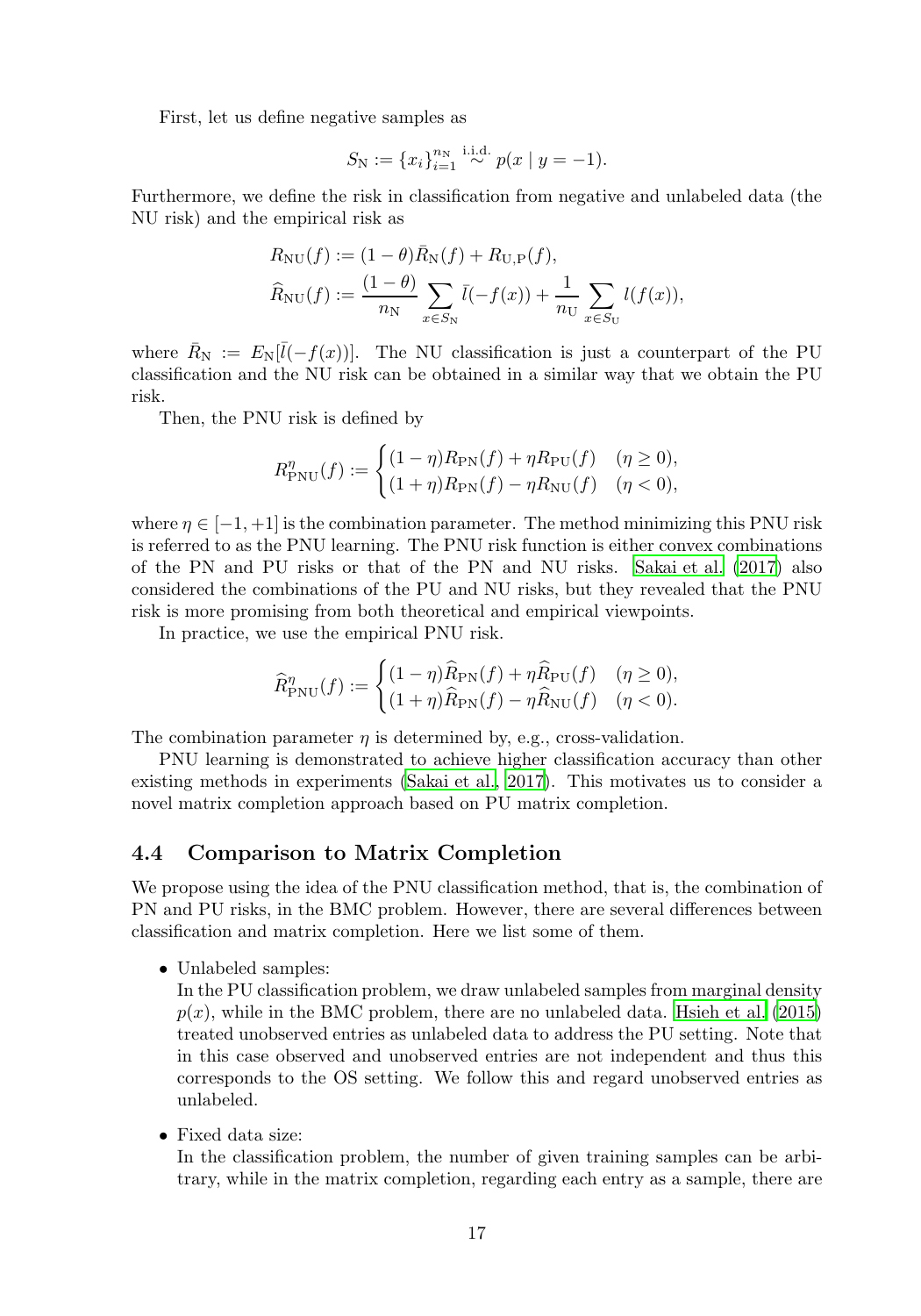just  $d_1d_2$  samples in total. This does not change the optimization process, but a theoretical analysis would be affected.

• What to estimate:

In the classification problem, what we want to estimate is a function which maps a sample to its label. However, in the binary matrix completion, our goal is to estimate the underlying matrix, which rather corresponds to the parameters of the data distribution. Actually this is more difficult than just learning a classifier  $g: [d_1] \times [d_2] \rightarrow {\pm 1}$ , since we can construct this g from the estimated matrix M as  $g((i, j)) = 2\mathbb{1}_{f(M_{ij})\geq \frac{1}{2}} - 1$ , but the reverse is impossible.

## <span id="page-17-0"></span>5 Proposed method

In this section, we discuss a way to improve former BMC methods and propose a new method.

### 5.1 Motivation

Again, let  $M$ ,  $Y$ , and  $A$  be the target, quantization and observation matrices, respectively. Let f be the QPF,  $\Omega$  be a set of observed indices and  $\rho$  be the misobservation rate. First we reprint loss functions and risks used in [Davenport et al. \(2014](#page-27-6)) and [Hsieh et al.](#page-28-6) [\(2015\)](#page-28-6). In the former, they used the negative log-likelihood function.

$$
l_{\text{NLL}}(x, a) := 1\!\!1_{a = +1} \log \frac{1}{f(x)} + 1\!\!1_{a = -1} \log \frac{1}{1 - f(x)},
$$
  

$$
L_{\text{obs}}(X, A) := \sum_{[d_1] \times [d_2]} l_{\text{NLL}}(X_{ij}, A_{ij}).
$$

In the latter, for a given loss function  $l$ , they used a modified loss  $l$ .

$$
\tilde{l}(x, a) := \begin{cases}\n\frac{1}{1 - \rho}(l(x, +1) - \rho l(x, -1)) & (a = +1), \\
l(x, -1) & (a = 0),\n\end{cases}
$$
\n
$$
L_{\text{all}}(X, A) := \sum_{[d_1] \times [d_2]} \tilde{l}(X_{ij}, A_{ij}).
$$

Hereafter we consider the case of  $l = l_{\text{NLL}}$ . Note that A belongs to different spaces in each study, that is, the former supposes  $A \in \{-1,0,+1\}^{d_1 \times d_2}$  and the latter supposes  $A \in \{0, +1\}^{d_1 \times d_2}.$ 

The point we focus on is the set of indices which risks are defined over. From the definition of  $l_{\text{NLL}}$ ,  $L_{\text{obs}}$  can be equivalently expressed as

$$
L_{\rm obs}(X, A) := \sum_{\Omega} l_{\rm NLL}(X_{ij}, A_{ij}),
$$

for the BMC setting. That is,  $L_{obs}$  is effectively defined only over observed entries. On the other hand,  $L_{all}$  is defined over all entries including unobserved ones. Although this is natural since their method is based on the PU classification method of [Natarajan et al.](#page-29-7) [\(2013\)](#page-29-7), this difference gives us an important insight. That is, we can extract information even from unobserved entries, in other words, the "unobservedness" has information too.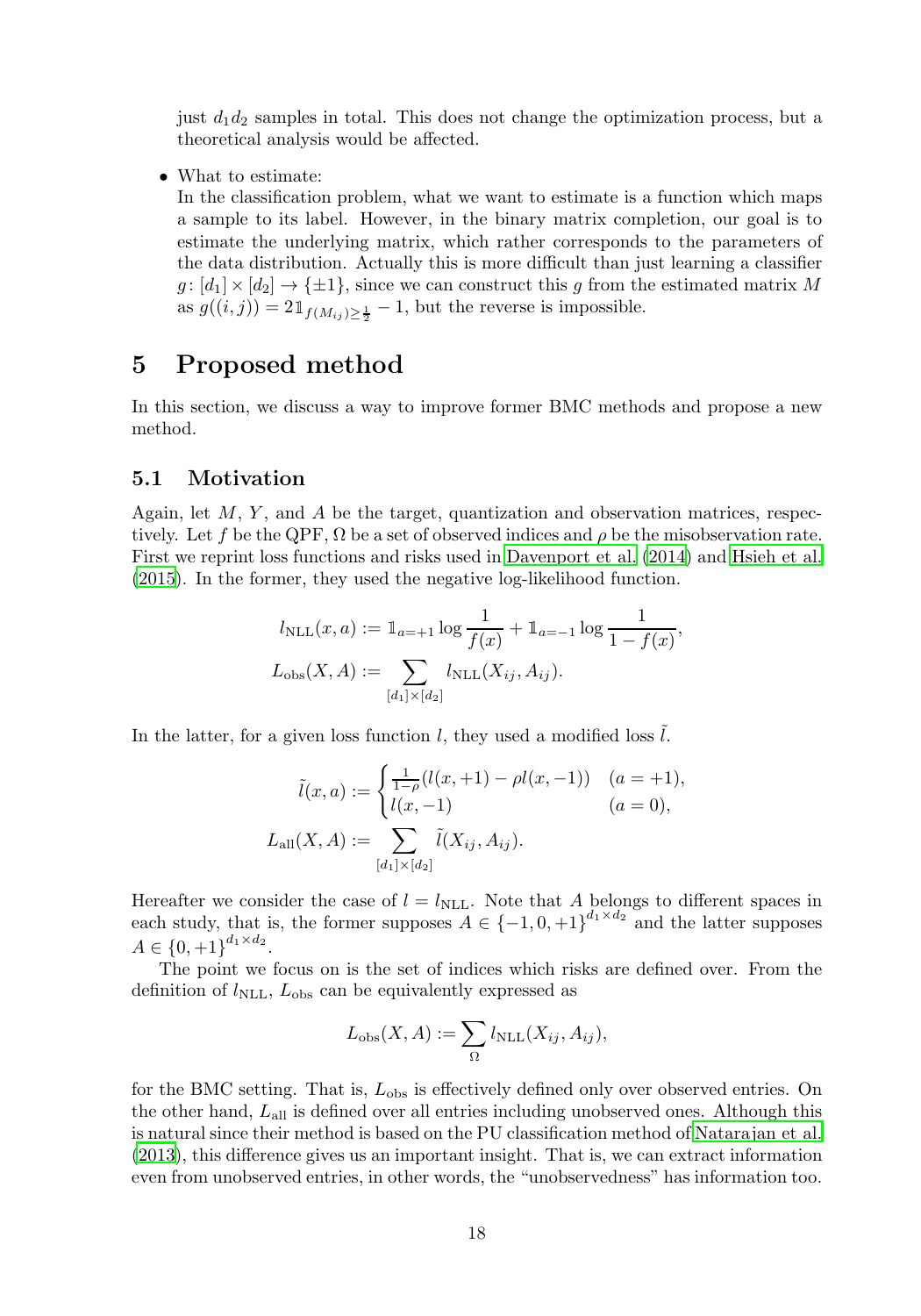In the standard methods for the matrix completion problem and the binary matrix completion problem, in the same way as  $L_{\text{obs}}$ , the risk for the estimation matrix is not defined over unobserved entries. Also, the method of [Hsieh et al. \(2015\)](#page-28-6) is constructed for the PU setting and not applicable to the BMC setting without modifications. As far as we know, in the BMC setting, there are no methods which define a risk overall entries and distinguish three kinds of entries. This motivates us to build a method for BMC, which can handle all of the positive, negative, and unobserved entries.

The work of [Sakai et al. \(2017](#page-29-3)) suggested a way to achieve this. They argue that the combination of the PU and PN methods yields better performance in the semisupervised classification field. Regarding the method of [Hsieh et al. \(2015](#page-28-6)) as PU and the methods of [Davenport et al. \(2014\)](#page-27-6) and [Cai and Zhou \(2013\)](#page-27-7) as PN, we can do the same thing in the matrix completion field. Of course, since the problem settings are different, we cannot directly obtain the same result. We later discuss what kind of combinations is better for our problem.

#### 5.2 Modification of PU method

The PU matrix completion method cannot be directly applied to the BMC setting since the observation matrix A in BMC can contain  $-1$ . Here, we discuss how to solve this.

The problem here is how to treat observed negative entries. The simplest solution to this would be to ignore them, that is, assign 0 for the loss as follows.

$$
\tilde{l}'(x, a) := \begin{cases}\n\frac{1}{1-\rho}(l(x, +1) - \rho l(x, -1)) & (a = +1), \\
l(x, -1) & (a = 0), \\
0 & (a = -1),\n\end{cases}
$$
\n
$$
L'_{\text{all}}(X, A) := \sum_{[d_1] \times [d_2]} \tilde{l}(X_{ij}, A_{ij}).
$$

However this modification eliminates the main property of  $\tilde{l}$ , that is, for any X,

<span id="page-18-0"></span>
$$
E_A [L_{\text{all}}(X, A)] = E_Y [L_{\text{obs}}(X, Y)].
$$
\n(10)

Under the multi-Bernoulli observation model with the uniform sampling distribution, each entry of A satisfies

$$
A_{ij} = \begin{cases} +1 & \text{with probability } (1 - \rho)f(M_{ij}), \\ -1 & \text{with probability } (1 - \rho)(1 - f(M_{ij})), \\ 0 & \text{with probability } \rho, \end{cases}
$$

in the BMC setting, and

$$
A_{ij} = \begin{cases} +1 & \text{with probability } (1 - \rho)f(M_{ij}), \\ 0 & \text{with probability } (1 - \rho)(1 - f(M_{ij})) + \rho, \end{cases}
$$

in the PU setting. Thus to keep Eq.  $(10)$  satisfied, it is enough to treat negative entries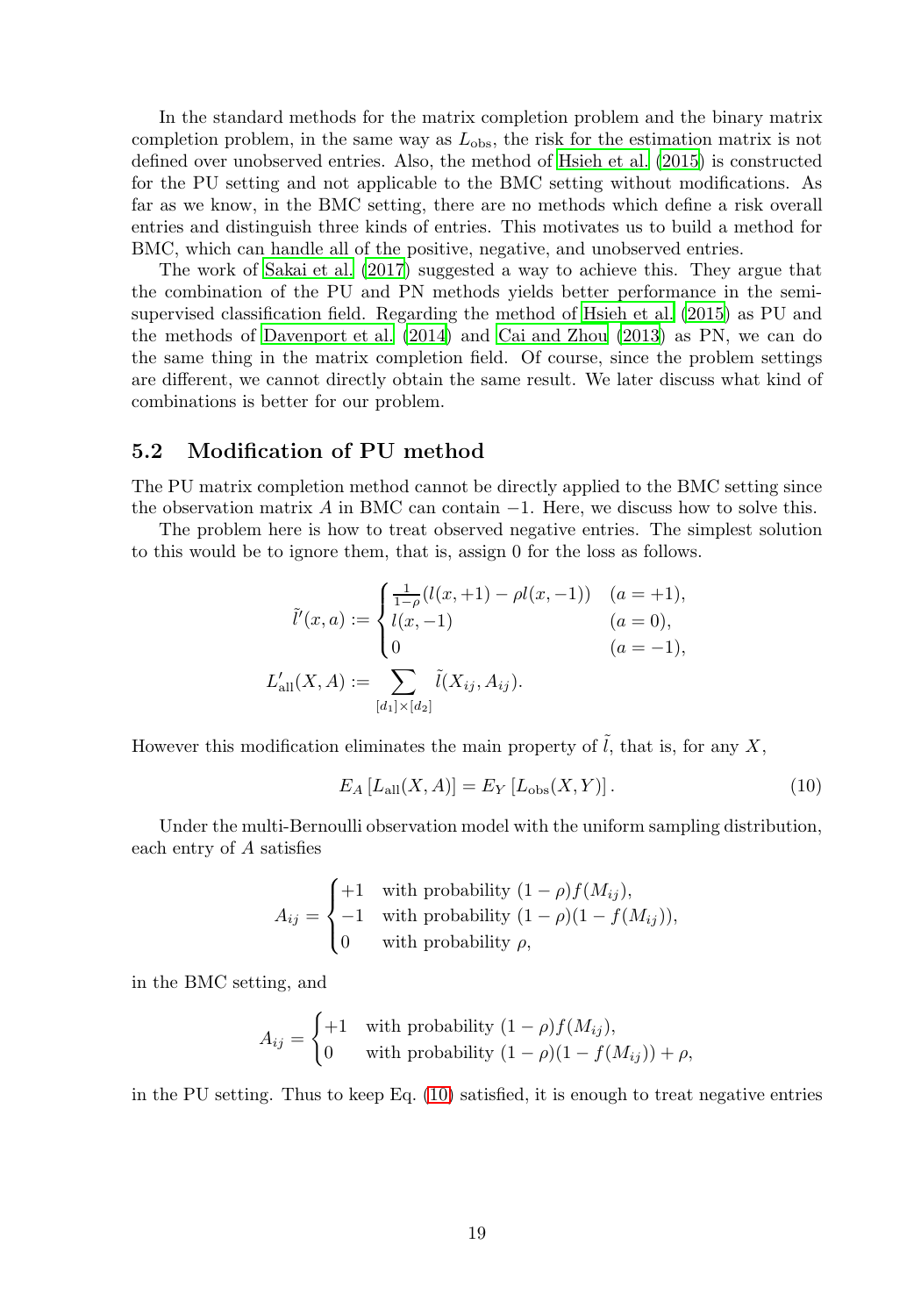in the same way as unobserved ones, in other words, ignore negative labels as follows.

$$
\tilde{l}''(x, a) := \begin{cases}\n\frac{1}{1-\rho}(l(x, +1) - \rho l(x, -1)) & (a = +1), \\
l(x, -1) & (a = 0), \\
l(x, -1) & (a = -1),\n\end{cases}
$$
\n
$$
L''_{\text{all}}(X, A) := \sum_{[d_1] \times [d_2]} \tilde{l}''(X_{ij}, A_{ij}).
$$

This satisfies

$$
E_A [L''_{\text{all}}(X, A)] = E_Y [L_{\text{obs}}(X, Y)],
$$

for any X. So this  $L''_{\text{all}}$  is a natural extension of the PU risk  $L_{\text{all}}$  to the BMC setting.

Hereafter, we only consider the BMC problem. So for the sake of simplicity, we refer to  $L_{obs}$  and  $L''_{all}$  as  $L_{PN}$  and  $L_{PU}$ , respectively, and  $\tilde{l}''$  as  $\tilde{l}_{PU}$ . We also define the risk based on observed negative entries and unobserved entries (the NU risk),  $L_{\text{NU}}$ , as follows.

$$
\tilde{l}_{\text{NU}}(x, a) := \begin{cases}\n l(x, +1) & (a = +1), \\
 l(x, +1) & (a = 0), \\
 \frac{1}{1 - \rho}(l(x, -1) - \rho l(x, +1)) & (a = -1), \\
 L_{\text{NU}}(X, A) := \sum_{[d_1] \times [d_2]} \tilde{l}_{\text{NU}}(X_{ij}, A_{ij}).\n \end{cases}
$$

This is a counterpart of  $L_{\text{PU}}$  and also satisfies

$$
E_A [L_{\text{NU}}(X, A)] = E_Y [L_{\text{PN}}(X, Y)],
$$

for any  $X$ .

### 5.3 Combination of existing methods

Now we have three loss functions which are based on the former methods, namely,  $L_{PN}$ ,  $L_{\rm PU}$ , and  $L_{\rm NU}$ . We note that all of them do not fully utilize the given information.  $L_{\rm PN}$ does not take unobserved entries into account and  $L_{\text{PU}}$  and  $L_{\text{NU}}$  are defined over all entries but ignore negative and positive labels, respectively. Here, we construct the risk which can exploit all kinds of positive, negative, and unobserved entries.

We define the PUNU risk  $L_{\text{PUNU}}$  and the PNU risk  $L_{\text{PNU}}$  as follows, combining these loss functions.

$$
L_{\text{PUNU}}^{\gamma}(X, A) := (1 - \gamma)L_{\text{PU}}(X, A) + \gamma L_{\text{NU}}(X, A),
$$
  

$$
L_{\text{PNU}}^{\eta}(X, A) := \begin{cases} L_{\text{PNPU}}^{\eta} & (\eta \ge 0), \\ L_{\text{PNNU}}^{-\eta} & (\eta < 0), \end{cases}
$$

where

$$
\begin{aligned} L^{\gamma}_{\text{PNPU}}(X, A) &:= (1 - \gamma) L_{\text{PN}}(X, A) + \gamma L_{\text{PU}}(X, A), \\ L^{\gamma}_{\text{PNNU}}(X, A) &:= (1 - \gamma) L_{\text{PN}}(X, A) + \gamma L_{\text{NU}}(X, A), \end{aligned}
$$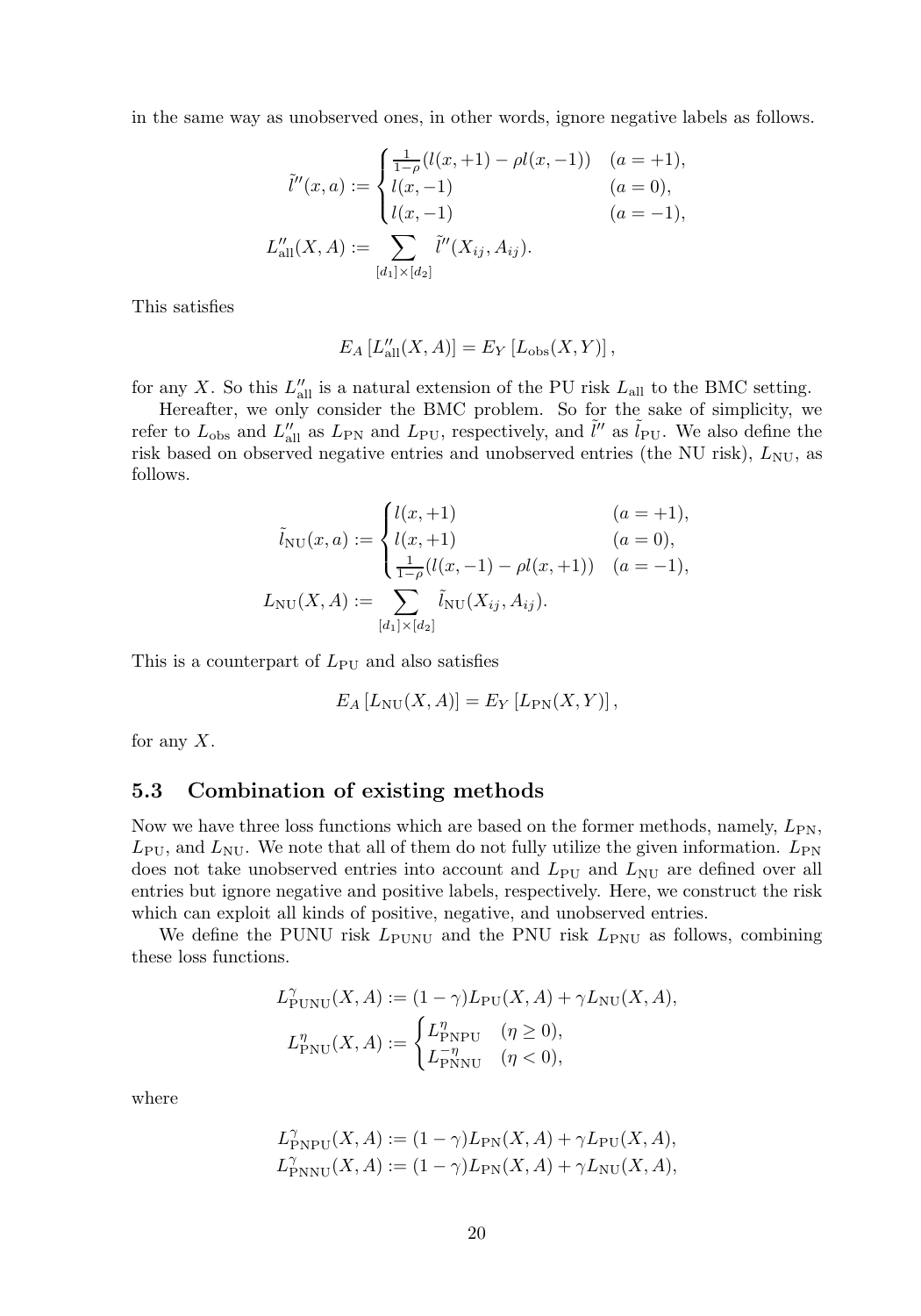and  $\gamma \in [0,1]$  and  $\eta \in [-1,+1]$  are combination parameters. In the classification field, the PUNU risk works poorly compared to the PNU risk [\(Sakai et al., 2017\)](#page-29-3). In the BMC problem, we also obtain a similar result shown in the next section.

Here, we consider a further extension of these risks. An important observation is that the PUNU risk  $L_{\text{PUNU}}^{\gamma}$  satisfies the following equation.

$$
E_A [L_{\text{PUNU}}^{\gamma}(X, A)] = E_A [(1 - \gamma) L_{\text{PU}}(X, A) + \gamma L_{\text{NU}}(X, A)]
$$
  
=  $(1 - \gamma) E_A [L_{\text{PU}}(X, A)] + \gamma E_A [L_{\text{NU}}(X, A)]$   
=  $E_Y [L_{\text{PN}}(X, Y)],$ 

for all  $\gamma \in [0,1]$ . That is, the expected value of the PUNU risk  $L_{\text{PUNU}}^{\gamma}(X, A)$  equals to that of the ordinary risk over entire quantization matrix  $L_{PN}(X, Y)$  and thus it keeps the main property of  $L_{\text{PU}}$  and  $L_{\text{NU}}$ . Moreover, from its definition, we can write down it as follows.

$$
L_{\text{PUNU}}^{\gamma}(X, A) = (1 - \gamma)L_{\text{PU}}(X, A) + \gamma L_{\text{NU}}(X, A)
$$
  
= 
$$
\sum_{[d_1] \times [d_2]} \left[ (1 - \gamma)\tilde{l}_{\text{PU}}(X_{ij}, A_{ij}) + \gamma \tilde{l}_{\text{NU}}(X_{ij}, A_{ij}) \right]
$$
  
= 
$$
\sum_{[d_1] \times [d_2]} \tilde{l}_{\text{PUNU}}^{\gamma}(X_{ij}, A_{ij}),
$$

where

$$
\tilde{l}_{\text{PUNU}}^{\gamma}(x, a) := (1 - \gamma)\tilde{l}_{\text{PU}}(x, a) + \gamma \tilde{l}_{\text{NU}}(x, a)
$$
\n
$$
= \begin{cases}\n\frac{1 - \gamma \rho}{1 - \rho} l(x, +1) - (1 - \gamma) \frac{\rho}{1 - \rho} l(x, -1) & (a = +1), \\
\gamma l(x, +1) + (1 - \gamma) l(x, -1) & (a = 0), \\
-\gamma \frac{\rho}{1 - \rho} l(x, +1) + \frac{1 - (1 - \gamma)\rho}{1 - \rho} l(x, -1) & (a = -1).\n\end{cases}
$$

We can see that  $L_{\text{PUNU}}^{\gamma}$  assigns different losses on each kind of positive, negative, and unobserved entries. This means that, in addition to the above property,  $\tilde{L}_{\text{PUNU}}^{\gamma}$  can handle all kinds of entries properly. Consequently, we can regard  $\tilde{L}_{\text{PUNU}}^{\gamma}$  as an extension of the PU and NU risks.

As we mentioned,  $L_{\mathrm{PNU}}^{\eta}$  works better also in the BMC problem. However, based on the above discussion on  $\tilde{L}_{\text{PUNU}}^{\gamma}$ , we consider all the combinations, i.e., combining  $L_{\text{PU}}$ ,  $L_{\text{NU}}$ , and  $L_{\text{PN}}$ . We define such a risk as follows.

$$
L_{\text{TRI}}^{\gamma_{\text{PN}},\gamma_{\text{NU}}}(X,A) = \gamma_{\text{PN}} L_{\text{PN}}(X,A) + \gamma_{\text{PU}} L_{\text{PU}}(X,A) + \gamma_{\text{NU}} L_{\text{NU}}(X,A),
$$

where

$$
\gamma_{\text{PN}}, \gamma_{\text{PU}}, \gamma_{\text{NU}} \in [0, 1],
$$
  
and 
$$
\gamma_{\text{PN}} + \gamma_{\text{PU}} + \gamma_{\text{NU}} = 1.
$$

Thus we can regard  $L_{\text{TRI}}^{\gamma_{\text{PN}},\gamma_{\text{PU}},\gamma_{\text{NU}}}$  as a weighted average of  $L_{\text{PN}}, L_{\text{PU}},$  and  $L_{\text{NU}}$ . We experimentally show the superiority of this risk in the next section. For the sake of simplicity, we refer to  $L_{\text{TRI}}^{\gamma_{\text{PN}}, \bar{\gamma}_{\text{PU}}, \gamma_{\text{NU}}}$  as  $L_{\text{TRI}}$  hereafter.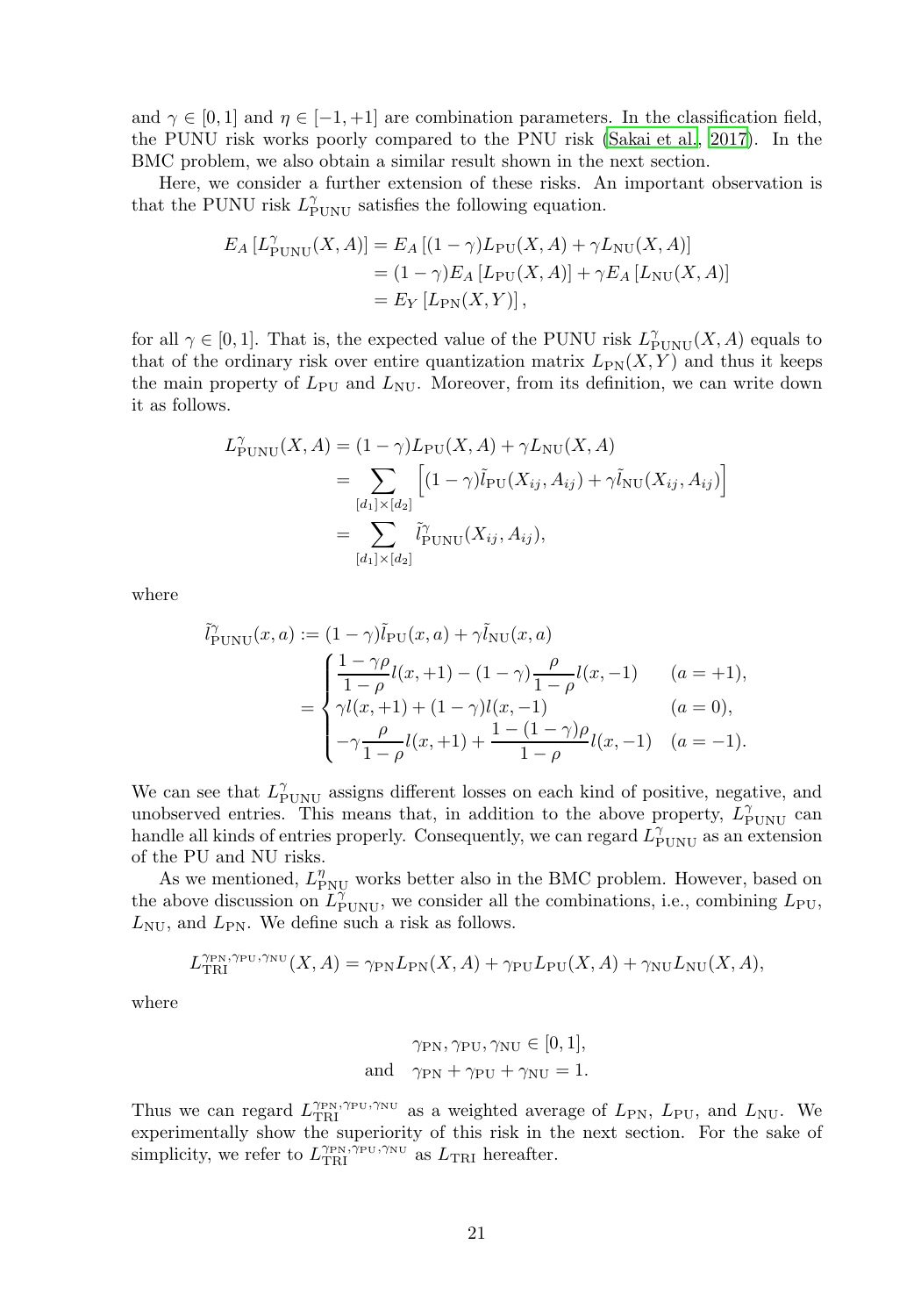#### 5.4 Algorithms

The optimization problem we want to solve is,

<span id="page-21-0"></span>
$$
\min_{X} L_{\text{TRI}}(X, A) \n\text{s.t.} \quad X \in K_{\text{max}}(\alpha, R),
$$
\n(11)

where  $K_{\text{max}}$  is defined in Eq. [\(5\)](#page-5-0) and  $\alpha$  and R are parameters to be determined. Here we use the max norm constraint based on the empirical result of Cai [and Zhou \(2013\)](#page-27-7), that the max norm is superior to the trace norm. Here, we describe how to obtain a solution to this problem.

There are several methods to solve the matrix completion problem, such as the singular value decomposition based method [\(Chatterjee, 2015\)](#page-27-10) and the Frank-Wolfe type algorithm [\(Jaggi](#page-28-14), [2013\)](#page-28-14). However, from the viewpoint of computational complexity, those methods can be slow in practice and may not be applicable to the large-scale matrices. So we use the matrix factorization based method, following [Cai and Zhou](#page-27-7) [\(2013\)](#page-27-7).

First consider decomposing  $X \in \mathbb{R}^{d_1 \times d_2}$  as  $X = UV^{\top}$ , using  $U \in \mathbb{R}^{d_1 \times k}$ ,  $V \in \mathbb{R}^{d_2 \times k}$ and a constant  $1 \leq k \leq (d_1 \vee d_2)$ . More formally, for fixed  $1 \leq k \leq (d_1 \vee d_2)$ , define

$$
\mathcal{M}_{k}(R) := \{ (U, V) | U \in \mathbb{R}^{d_1 \times k}, V \in \mathbb{R}^{d_2 \times k}, \max(||U||_{2,\infty}^2, ||V||_{2,\infty}^2) \le R \}.
$$

Then we can rewrite the problem in Eq. [\(11\)](#page-21-0) as

<span id="page-21-1"></span>
$$
\min_{U,V} L_{\text{TRI}}(UV^{\top}, A)
$$
\n
$$
\text{s.t.} \quad (U, V) \in \mathcal{M}_k(R), \quad \|UV^{\top}\|_{\infty} \le \alpha. \tag{12}
$$

We can solve the problem in Eq. [\(12\)](#page-21-1) by iterating the following update. Note that under the assumption that the QPF f is differentiable,  $L_{\text{TRI}}(X, A)$  is differentiable with respect to the first argument. Let  $(U^t, V^t)$  be estimators at a step  $t = 1, 2, \ldots$  We first perform gradient descent.

$$
U_1^t = U^t - \tau \nabla L_{\text{TRI}} (U^t (V^t)^{\top}, A) V^t,
$$
  
\n
$$
V_1^t = V^t - \tau \nabla L_{\text{TRI}} (U^t (V^t)^{\top}, A)^{\top} U^t,
$$

where  $\tau > 0$  is a step-size parameter. Then we project  $(U_1^t, V_1^t)$  onto  $\mathcal{M}_k(R)$ . This projection is carried out by rescaling each row of  $U_1^t$  and  $V_1^t$ , whose  $l_2$ -norms exceed R so that their norm become  $R$ . We keep rows with norm smaller than  $R$  unchanged. Let the result of this projection be  $(U_2^t, V_2^t)$ . Finally, we rescale  $(U_2^t, V_2^t)$  so that  $||U_2^t(V_2^t)^+||_{\infty} \le$  $\alpha$ . That is, if  $||U_2^t(V_2^t)^{\top}||_{\infty} > \alpha$ ,

$$
U^{t+1} = \sqrt{\frac{\alpha}{\|U_2^t({V_2^t})^\top\|_{\infty}}} U_2^t,
$$
  

$$
V^{t+1} = \sqrt{\frac{\alpha}{\|U_2^t({V_2^t})^\top\|_{\infty}}} V_2^t,
$$

and otherwise  $(U^{t+1}, V^{t+1}) = (U_2^t, V_2^t)$ .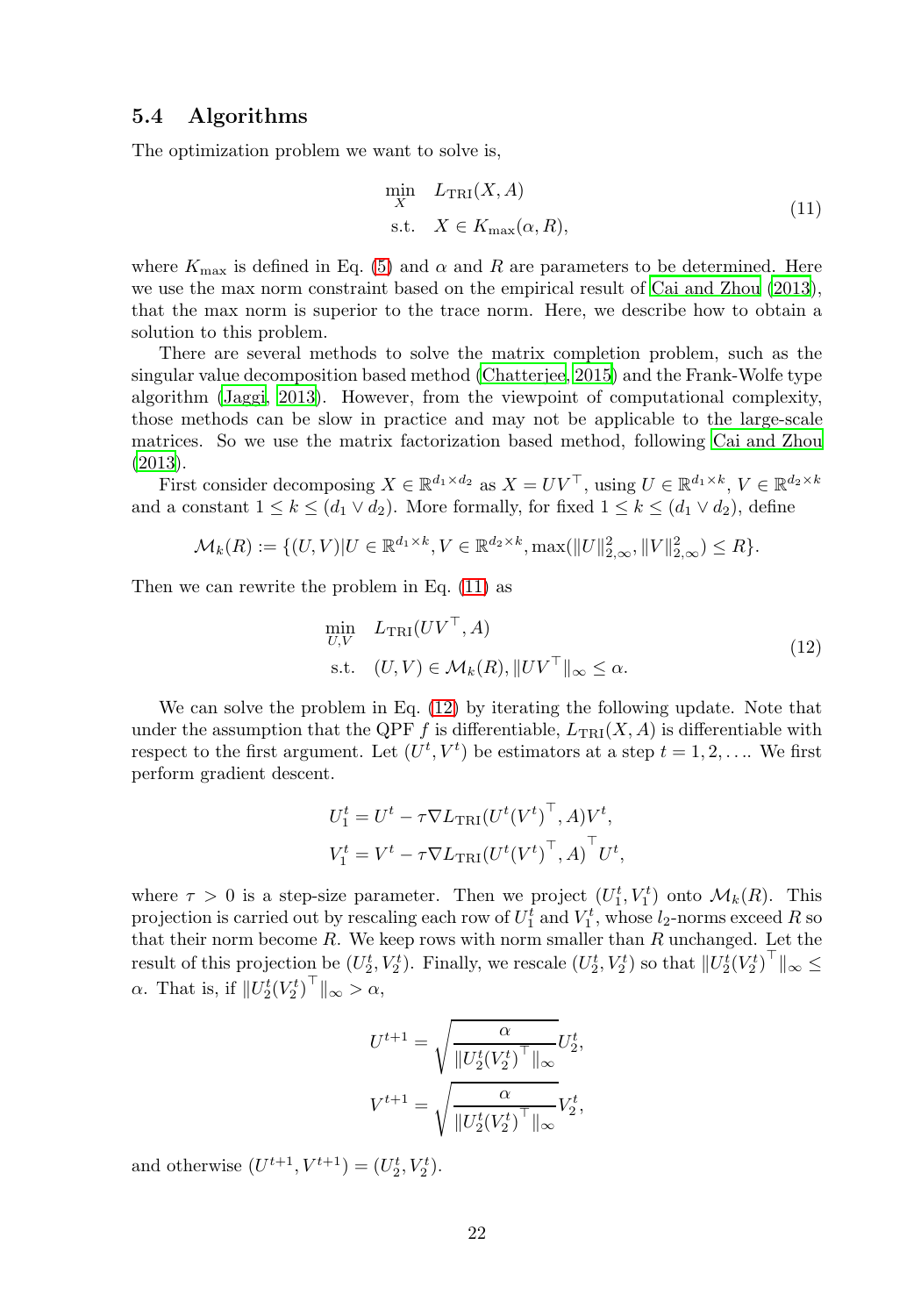According to Burer and Monteiro  $(2003)$ , it is important to use sufficiently large k, at least larger than the actual rank of the target matrix, to obtain the global optimum. Also as [Cai and Zhou \(2013\)](#page-27-7) discussed, we should not use too large k since that makes the optimization problem unnecessarily complex. So following those studies, we use the scheme that iteratively increases k from a small number until the resulting  $M = UV^T$ converges.

## <span id="page-22-0"></span>6 Experiments

In this section, we conduct several experiments to numerically investigate the performance of our method.

### 6.1 Illustration of PUNU and PNU risks

First, we show how the PUNU and PNU risks behave in the binary matrix completion. We generate the target matrix M by  $M = UV^{\top}$ , where entries of matrices  $U \in \mathbb{R}^{d_1 \times r}$ and  $V \in \mathbb{R}^{d_2 \times r}$  are drawn i.i.d. from the uniform distribution over  $[-1, +1]$ . Then M is normalized so that  $||M||_{\infty} \leq \alpha$ . We generate the quantization matrix Y using QPF  $f(x) = \Phi(\frac{x}{\sigma})$ . Each entry of Y is independently observed with probability  $1 - \rho$ .

We set  $d_1 = d_2 = 100, r = 10, \alpha = 1, \sigma = 0.1$  and  $\rho = 0.85$  in this experiment, and assume that all of these parameters are known. We solve the following two optimization problems, changing parameters  $\gamma \in [0,1]$  and  $\eta \in [-1,+1]$ .

$$
\begin{aligned}\n\min_{X} \quad & L_{\text{PUNU}}^{\gamma}(X, A) \\
\text{s.t.} \quad & X \in K_{\text{max}}(\alpha, \alpha \sqrt{r}). \\
\min_{X} \quad & L_{\text{PNU}}^{\eta}(X, A) \\
\text{s.t.} \quad & X \in K_{\text{max}}(\alpha, \alpha \sqrt{r}).\n\end{aligned}
$$

We denote our estimated matrix by  $M^*$ .

We plot the average error, which is measured by relative Frobenius error  $\|M^* M\Vert_{\text{F}}/\Vert M\Vert_{\text{F}}$ , and the standard deviation over [1](#page-23-0)0 trials. Fig. 1 shows the result of the PUNU risk. The left-most and right-most points correspond to the PU and NU risks, respectively. In this experiment,  $\gamma \in [0.3, 0.7]$  works best, and we can see that the mixture of PU and NU risks improves the performance. Fig. [2](#page-23-1) shows the result of the PNU risk. The left-most  $(\eta = -1)$ , middle  $(\eta = 0)$  and right-most  $(\eta = +1)$  points correspond to the NU, PN and PU risks, respectively. In this experiment,  $\eta = \pm 0.1$ works the best. Comparing the results of the two experiments, we can see that the PNU method is superior to the PUNU method if parameters are properly tuned, similarly to the result in the classification field [\(Sakai et al., 2017\)](#page-29-3).

### 6.2 Synthetic data

Second, we conduct a synthetic experiment to illustrate the behavior of the proposed risk  $L_{\text{TRI}}$ . We generate data in the same way as the previous experiment, with parameters  $d_1 = d_2 = 300, r = 10, \alpha = 1$ , and  $\rho = 0.85$ , using  $f(x) = \frac{1}{(1 + \exp(-7x))}$  for the QPF. We again assume that these parameters are known. We solve the optimization problem in Eq. [\(11\)](#page-21-0), changing hyperparameters  $\gamma_{\rm PN}$ ,  $\gamma_{\rm PU}$ , and  $\gamma_{\rm NU}$ .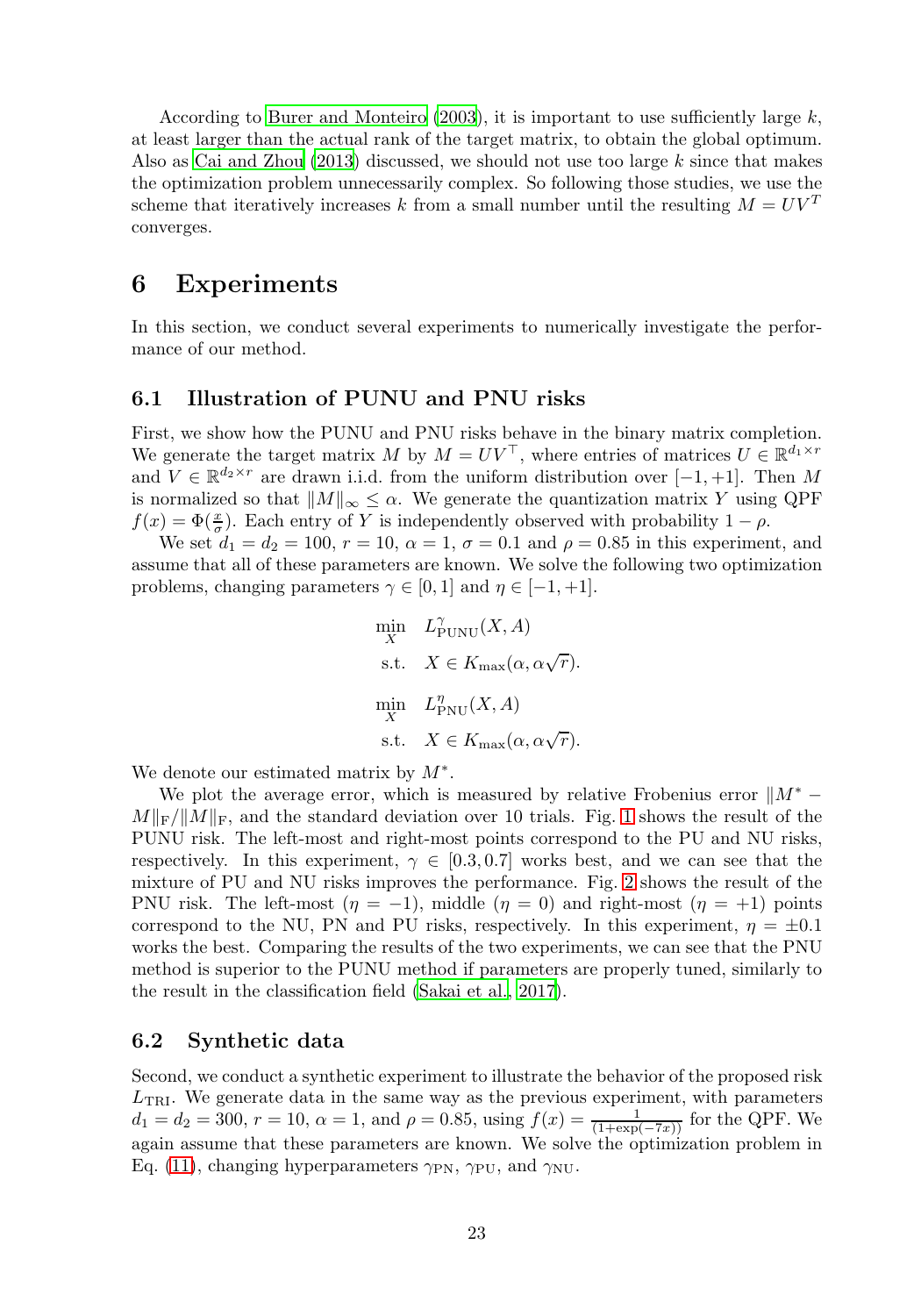

<span id="page-23-0"></span>Figure 1: Plot of the relative Frobenius error  $||M^* - M||_F/||M||_F$  versus  $\gamma$  of the PUNU risk.



<span id="page-23-1"></span>Figure 2: Plot of the relative Frobenius error  $||M^* - M||_F/||M||_F$  versus  $\eta$  of the PNU vick risk.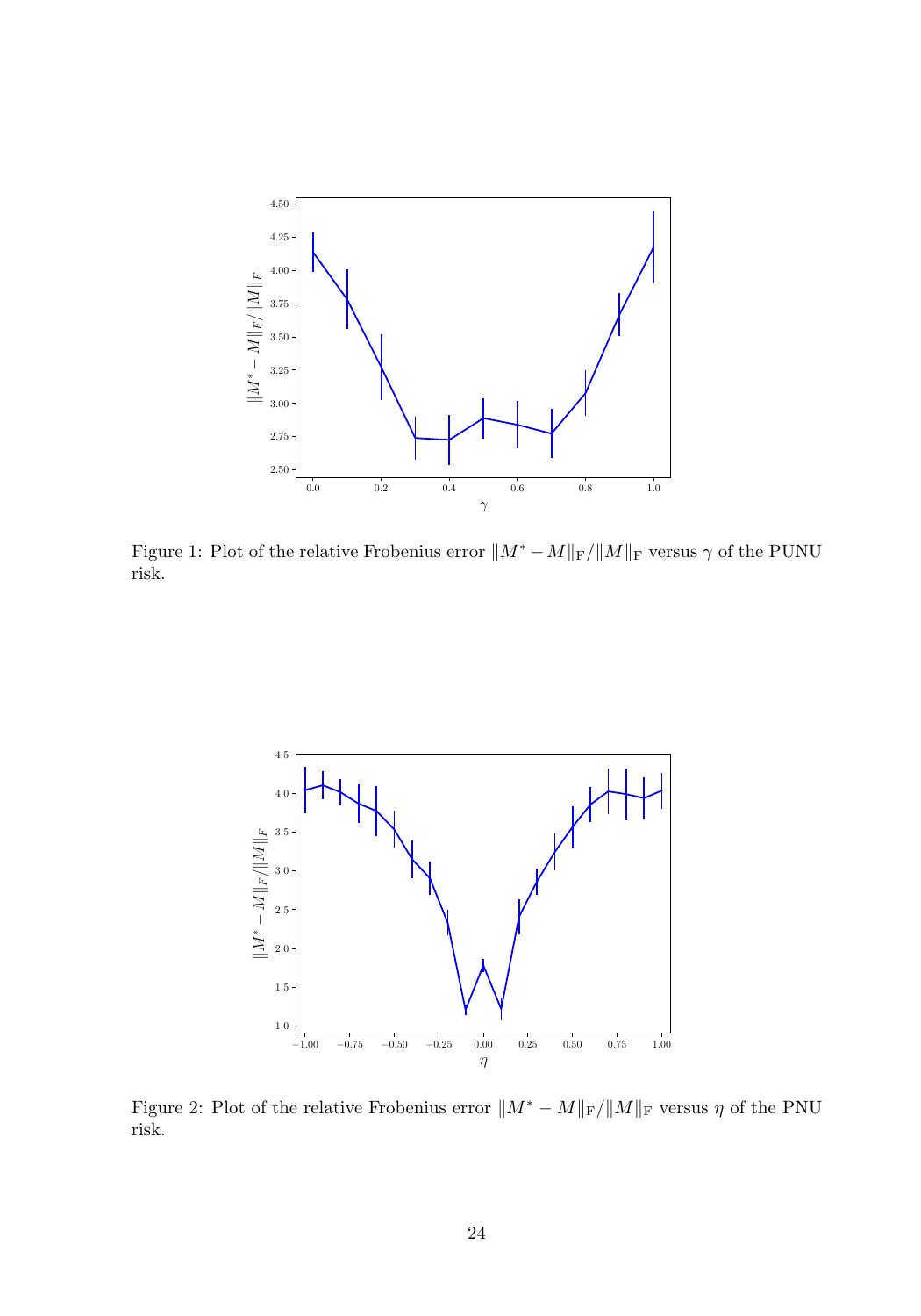

<span id="page-24-0"></span>Figure 3: Ternary heatmap of the relative Frobenius error  $||M^* - M||_F/||M||_F$  for synthetic data.

We plot the average error over 10 trials in Fig. [3.](#page-24-0) The best point, indicated by the red dot, is located around  $(\gamma_{\rm PN}, \gamma_{\rm PU}, \gamma_{\rm NU}) \sim (0.3, 0.3, 0.4)$ . Since the PUNU and PNU methods can search only points on the edges of this plot, this result indicates that our method can be superior to those methods in the sense that it can search the inside of this triangular region.

#### 6.3 Real-world data

Finally, we evaluate the performance of our method with real-world data. We use the MovieLens (100k) dataset [\(mov, 1998\)](#page-27-12). This dataset contains 100,000 movie ratings from 943 users on 1682 movies. Each rating has an integer value from 1 to 5. Since we consider the binary matrix completion, we threshold them by the average value of all ratings. The average is around 3.5, thus we transform ratings 1, 2, and 3 into −1, and ratings 4 and 5 into +1. We keep 5,000 samples for validation and another 5,000 samples for testing, and then solve the optimization problem in Eq. [\(11\)](#page-21-0) using the remaining 90,000 samples, with the QPF  $f(x) = 1/(1 + \exp(-x))$ . In this experiment, we have to estimate parameters other than  $\gamma_{\text{PN}}$ ,  $\gamma_{\text{PU}}$ , and  $\gamma_{\text{NU}}$ , that is,  $\alpha$  and r. Since it is computationally too expensive to tune all of them at once, we first estimate the value of  $\alpha$  and r using the PN risk, and then tune  $\gamma_{\rm PN}$ ,  $\gamma_{\rm PU}$ , and  $\gamma_{\rm NU}$ .

Since only ratings which are already quantized are available, there is no way to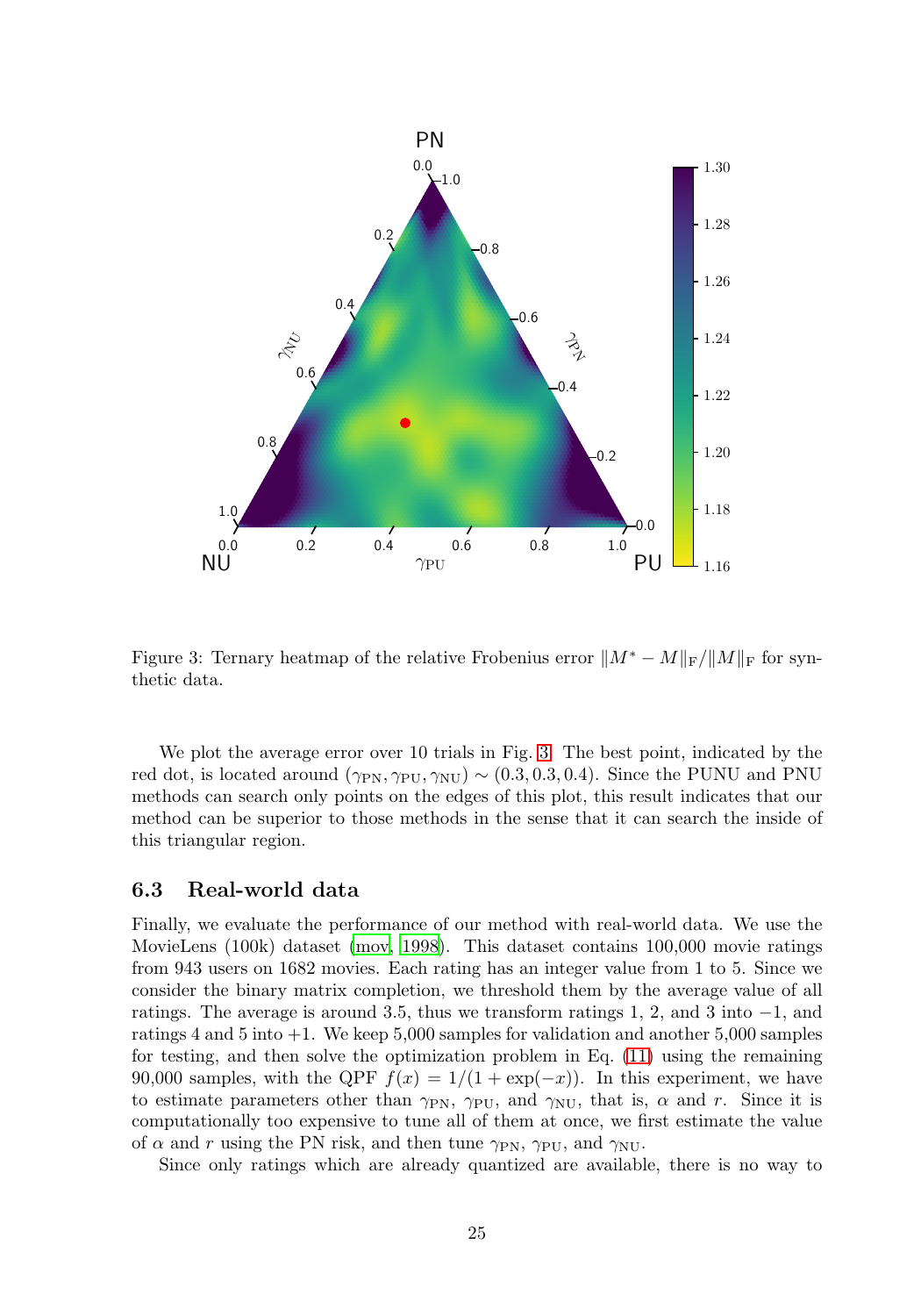Table 1: Misclassification error on validation samples. Averages and standard deviations of 10 trials. Boldface denotes the best according to the t-test at a significance level of 1%.

<span id="page-25-1"></span>

| Original rating |                   |                   |                   |
|-----------------|-------------------|-------------------|-------------------|
| PN method       | $0.303 \pm 0.034$ | $0.298 \pm 0.026$ | $0.491 \pm 0.015$ |
| Proposed method | $0.219\pm0.019$   | $0.245 \pm 0.021$ | $0.434 \pm 0.023$ |
|                 |                   |                   |                   |
| Original rating |                   | 5                 | Overall           |
| PN method       | $0.297 \pm 0.014$ | $0.157 \pm 0.025$ | $0.320 \pm 0.015$ |

measure the accuracy against the unknown underlying matrix. Here we evaluate the estimated matrix by its accuracy on the prediction of the sign of the validation samples. That is, we first quantize it comparing each entry with the average value, and then evaluate how accurately the signs of validation samples are predicted.

Fig. [4](#page-26-0) shows the ternary heatmap of the error on test samples. The best point, indicated by the red dot, again is located inside the triangular region. Table [1](#page-25-1) shows the average error on validation samples of 10 trials of the PN and proposed methods with the best parameters. Since we consider the max norm constraint, this PN method corresponds to the method of [Cai and Zhou \(2013](#page-27-7)). Our method achieved 2% lower error overall. More precisely, our method achieves higher performances on negatively quantized samples, i.e., 1, 2, and 3, while the PN method works better on positively quantized samples, i.e., 4 and 5. It is interesting that both methods perform poorly when the true rating is close to the average value. From the viewpoint of the BMC problem setting, this is a natural phenomenon since the value of QPF becomes close to 0.5 and thus the quantization process becomes nearly at random. Overall, this result shows that a proper mixture of the PN, PU, and NU risks can improve the performance also in the real-world problem, and supports the usefulness of our method.

## <span id="page-25-0"></span>7 Conclusion

In this paper, we studied the binary matrix completion problem, proposed by [Davenport et al. \(2014\)](#page-27-6), where observations are quantized. We first adapted the method of [Hsieh et al. \(2015](#page-28-6)), which is developed for the PU matrix completion problem, to the BMC setting. Then we constructed the proposed method by combining it with the risk used in [Davenport et al. \(2014](#page-27-6)). Our method can handle unobserved entries, which the previous method did not utilize, in addition to the observed entries by tuning hyperparameters. As far as we know, this is the first BMC method which can exploit all of the positive, negative, and unobserved entries.

The idea of combining risks is motivated by the semi-supervised classification method of [Sakai et al. \(2017\)](#page-29-3). However, we experimentally observed that the optimal mixture of risks for the BMC problem is different from that for the classification problem. In experiments, we demonstrated that with both synthetic and real-world data, the optimal mixture of risks tends to consist all of the PN, PU, and NU risks, and thus our method is superior to previous methods.

Although our method worked better experimentally, we did not have theoretical guarantees on its performance. Thus the theoretical analysis such as an upper bound on the recovery error would be an important direction for the future work.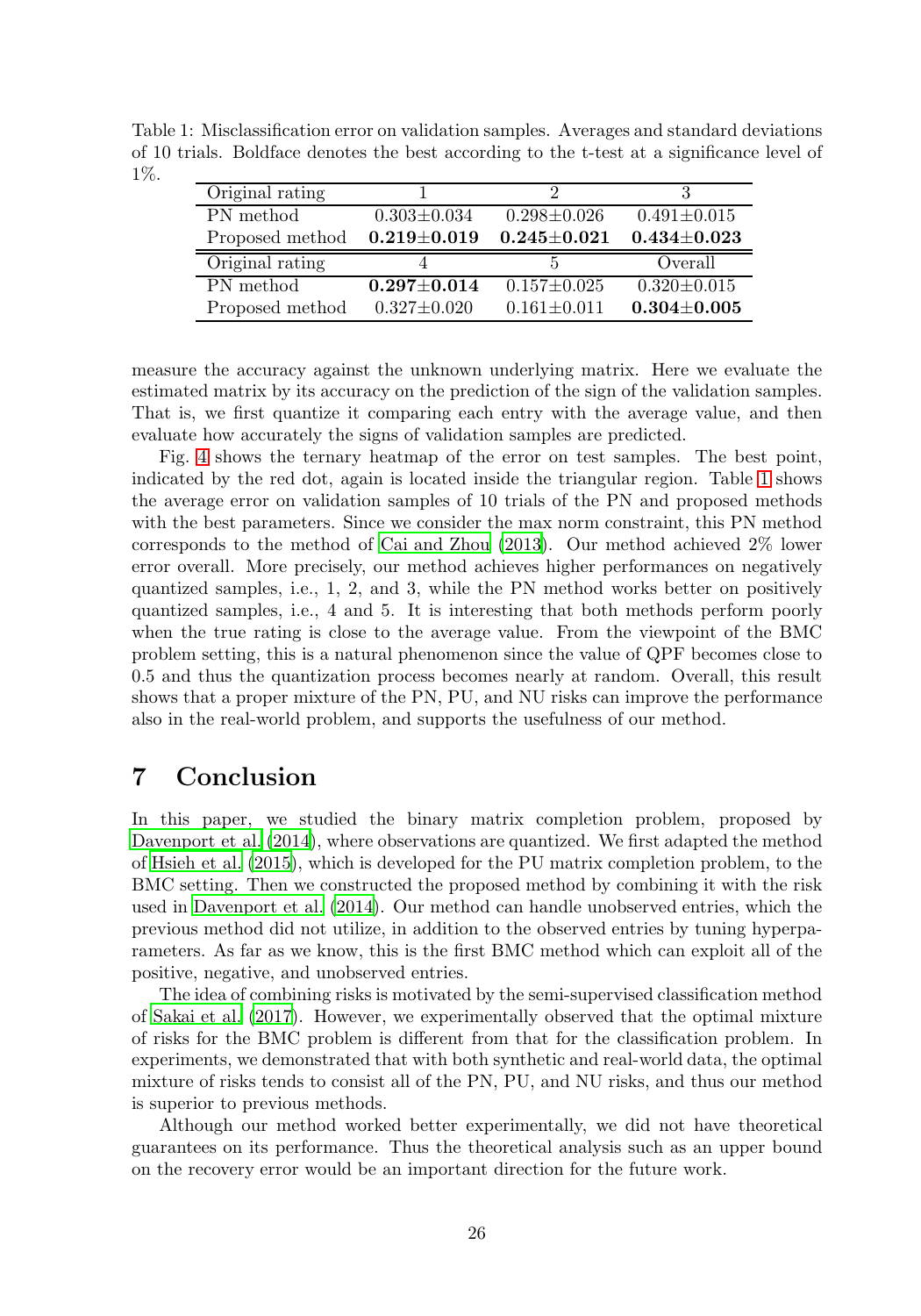

<span id="page-26-0"></span>Figure 4: Ternary heatmap of the test misclassification error for the MovieLens dataset.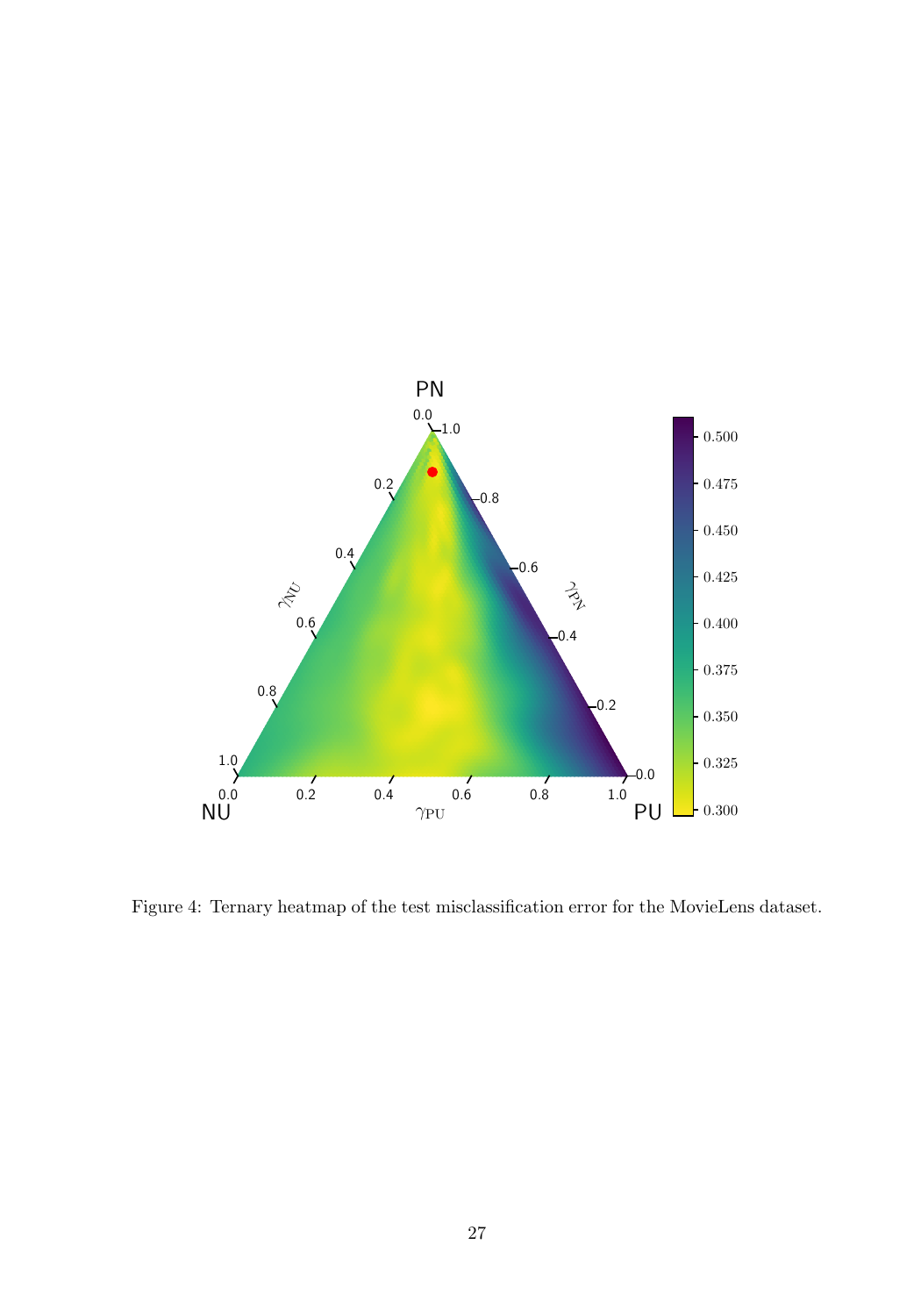Also, since we have parameters  $\gamma_{\rm PN}$ ,  $\gamma_{\rm PU}$ , and  $\gamma_{\rm NU}$  to be tuned, our method is computationally inefficient. If we can develop either a heuristic or theoretical way to find optimal values of these parameters efficiently, it would make our method more practical.

### Acknowledgement

We would like to thank Issei Sato and Junya Honda for their support. TS was supported by KAKENHI 15J09111. MS was supported by JST CREST JPMJCR1403.

## References

<span id="page-27-12"></span>Movie-lens (100k), 1998. URL <https://grouplens.org/datasets/movielens/100k>.

- <span id="page-27-4"></span>Netflix prize, 1997. URL <https://netflixprize.com/index.html>.
- <span id="page-27-5"></span>ACM SIGKDD, Netflix, proceedings of KDD cup and workshop, 2007. <https://www.cs.uic.edu/~liub/Netflix-KDD-Cup-2007.html>.
- <span id="page-27-2"></span>Biswas, P., Lian, T.-C., Wang, T.-C., and Ye, Y. Semidefinite programming based algorithms for sensor network localization. *ACM Transactions on Sensor Networks (TOSN)*, 2(2):188–220, 2006.
- <span id="page-27-11"></span>Burer, S. and Monteiro, R. D. C. A nonlinear programming algorithm for solving semidefinite programs via low-rank factorization. *Mathematical Programming*, 95(2): 329–357, 2003.
- <span id="page-27-3"></span>Cai, T. T. and Zhou, W.-X. Matrix completion via max-norm constrained optimization. *Electron. J. Statist.*, 10(1):1493–1525, 2016. doi: 10.1214/16-EJS1147.
- <span id="page-27-7"></span>Cai, T. T. C. and Zhou, W.-X. A max-norm constrained minimization approach to 1-bit matrix completion. *Journal of Machine Learning Research*, 14:3619–3647, 2013.
- <span id="page-27-8"></span>Candès, E. J. and Plan, Y. Matrix completion with noise. *Proceedings of the IEEE*, 98  $(6):925-936, 2010.$
- <span id="page-27-0"></span>Candès, E. J. and Recht, B. Exact matrix completion via convex optimization. *Foundations of Computational Mathematics*, 9(6):717, 2009. ISSN 1615-3383. doi: 10.1007/s10208-009-9045-5.
- <span id="page-27-9"></span>Chapelle, O., Schölkopf, B., and Zien, A., editors. *Semi-Supervised Learning*. MIT Press, 2006.
- <span id="page-27-10"></span>Chatterjee, S. Matrix estimation by universal singular value thresholding. *The Annals of Statistics*, 43(1):177–214, 2015.
- <span id="page-27-1"></span>Davenport, M. A. and Romberg, J. An overview of low-rank matrix recovery from incomplete observations. *IEEE Journal of Selected Topics in Signal Processing*, 10 (4):608–622, 2016.
- <span id="page-27-6"></span>Davenport, M. A., Plan, Y., Van Den Berg, E., and Wootters, M. 1-bit matrix completion. *Information and Inference: A Journal of the IMA*, 3(3):189–223, 2014. doi: 10.1093/imaiai/iau006.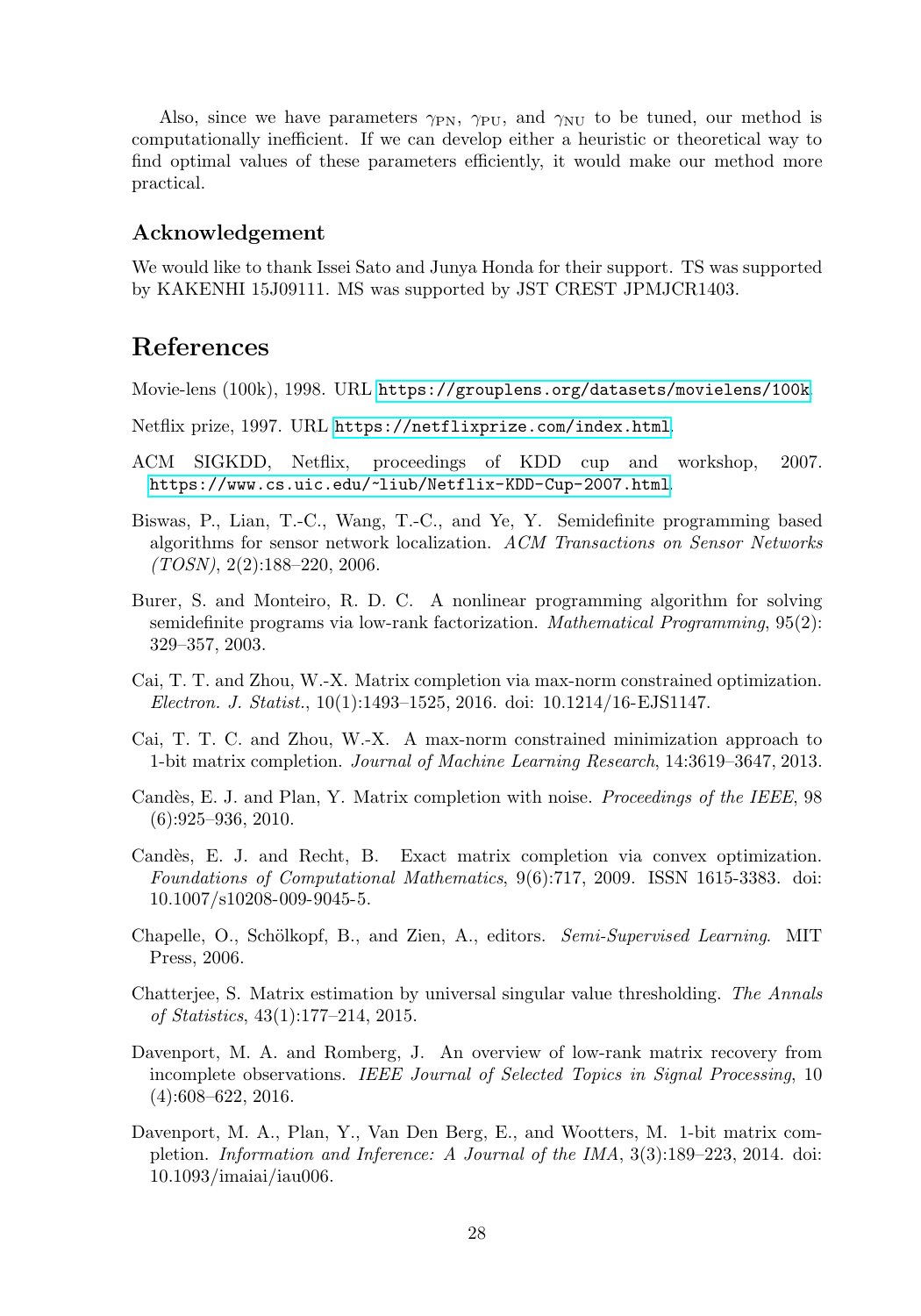- <span id="page-28-12"></span>du Plessis, M. C., Niu, G., and Sugiyama, M. Analysis of learning from positive and unlabeled data. In *Advances in Neural Information Processing Systems 27*, pages 703–711. Curran Associates, Inc., 2014.
- <span id="page-28-13"></span>du Plessis, M. C., Niu, G., and Sugiyama, M. Class-prior estimation for learning from positive and unlabeled data. In *Asian Conference on Machine Learning*, volume 45, pages 221–236, 2016.
- <span id="page-28-4"></span>Elkan, C. and Noto, K. Learning classifiers from only positive and unlabeled data. In *Proceedings of the 14th ACM SIGKDD international conference on Knowledge discovery and data mining*, pages 213–220. ACM, 2008.
- <span id="page-28-0"></span>Fazel, M. *Matrix Rank Minimization with Applications.* PhD thesis, Stanford University, 2002.
- <span id="page-28-7"></span>Foygel, R. and Srebro, N. Concentration-based guarantees for low-rank matrix reconstruction. In *Proceedings of the 24th Annual Conference on Learning Theory*, volume 19, pages 315–340, 2011.
- <span id="page-28-3"></span>Ge, R., Lee, J. D., and Ma, T. Matrix completion has no spurious local minimum. In *Advances in Neural Information Processing Systems 29*, pages 2973–2981. Curran Associates, Inc., 2016.
- <span id="page-28-2"></span>Gleich, D. F. and Lim, L.-h. Rank aggregation via nuclear norm minimization. In *Proceedings of the 17th ACM SIGKDD International Conference on Knowledge Discovery and Data Mining*, pages 60–68. ACM, 2011.
- <span id="page-28-1"></span>Goldberg, D., Nichols, D., Oki, B. M., and Terry, D. Using collaborative filtering to weave an information tapestry. *Communications of the ACM*, 35(12):61–70, 1992.
- <span id="page-28-6"></span>Hsieh, C.-J., Natarajan, N., and Dhillon, I. S. PU learning for matrix completion. In *Proceedings of the 32nd International Conference on Machine Learning*, volume 37, pages 2445–2453, 2015.
- <span id="page-28-14"></span>Jaggi, M. Revisiting Frank-Wolfe: Projection-free sparse convex optimization. In *Proceedings of the 30th International Conference on Machine Learning*, volume 28, pages 427–435, 2013.
- <span id="page-28-8"></span>Jain, P. and Netrapalli, P. Fast exact matrix completion with finite samples. In *Proceedings of The 28th Conference on Learning Theory*, volume 40, pages 1007–1034, 2015.
- <span id="page-28-11"></span>Jain, P., Netrapalli, P., and Sanghavi, S. Low-rank matrix completion using alternating minimization. In *Proceedings of the forty-fifth annual ACM symposium on Theory of computing*, pages 665–674. ACM, 2013.
- <span id="page-28-9"></span>Jiang, X., Zhong, Z., Liu, X., and So, H. C. Robust matrix completion via alternating projection. *IEEE Signal Processing Letters*, 24(5), 2017.
- <span id="page-28-5"></span>Kiryo, R., Niu, G., du Plessis, M. C., and Sugiyama, M. Positive-unlabeled learning with non-negative risk estimator. In *Advances in Neural Information Processing Systems*, pages 1674–1684, 2017.
- <span id="page-28-10"></span>Koren, Y., Bell, R., and Volinsky, C. Matrix factorization techniques for recommender systems. *Computer*, 42(8), 2009.